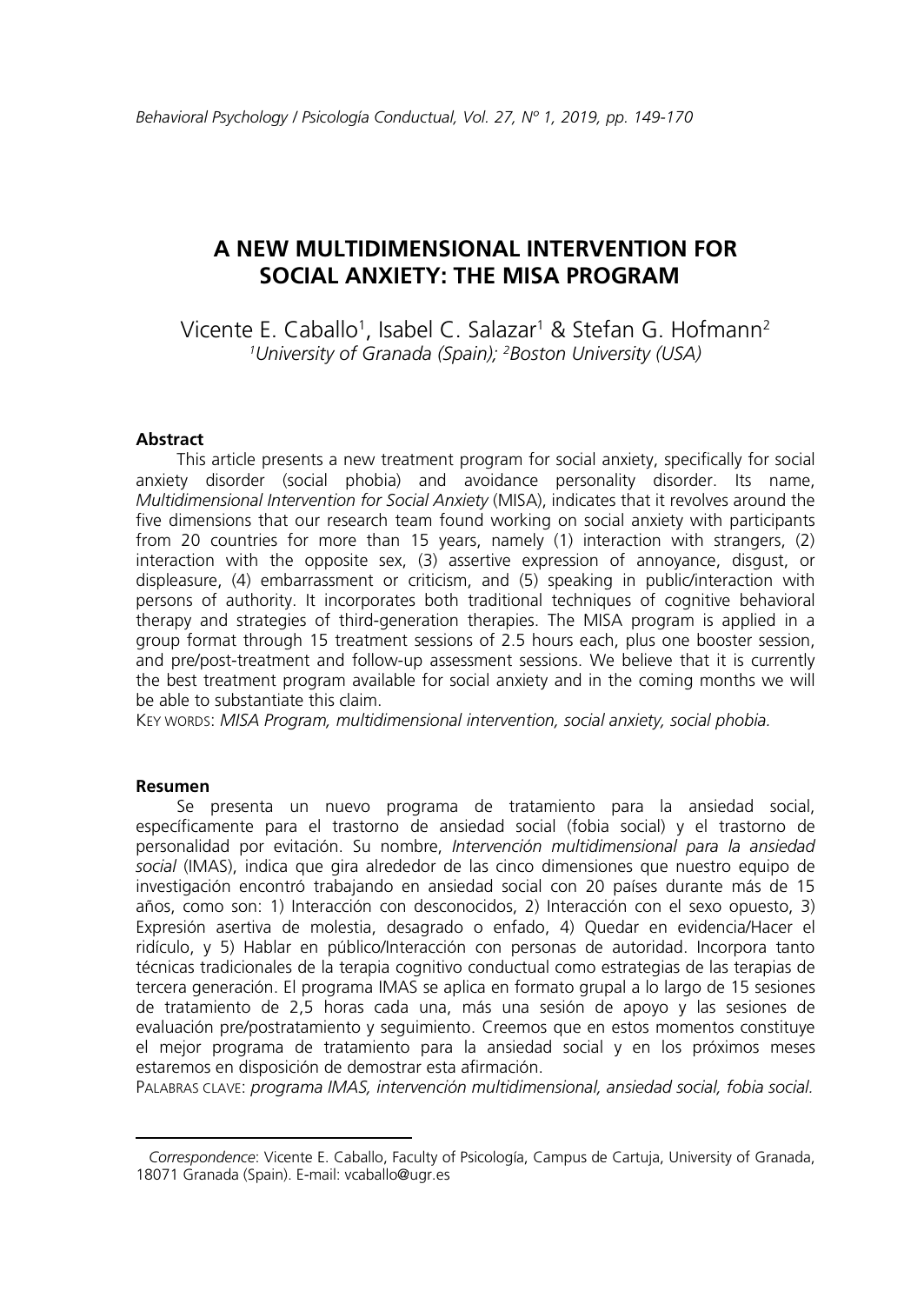#### **Introduction**

Social anxiety is a widespread problem today. Its clinical expression is included in classification systems with the name of social anxiety disorder (SAD) or social phobia. The Diagnostic and Statistical Manual of mental disorders (DSM-5) (APA, 2013) defines it as "marked fear or anxiety about one or more social situations in which the individual is exposed to possible scrutiny by others" (p. 202). In this definition, the APA includes three types of situations feared by an individual with SAD: social interactions (e.g., having a conversation, meeting unfamiliar people), being observed (e.g., eating or drinking), and performing in front of others (e.g., giving a speech). In general, the individual has to do something while he knows that others will be watching him and, to some extent, evaluating his behavior. The distinguishing characteristic of people with SAD is the fear of being judged by others, that is, fear regarding the prospect of being observed and evaluated by other people, and, particularly, when expressing anxiety when carrying out certain activities in the presence of others, which will be embarrassing or humiliating. These activities may include eating, drinking, writing, signing, using public toilets, working or traveling on public transport, walking in front of others or simply being observed. During these activities the concern is that people realize that they are anxious, that they blush, tremble or show any other physical sign of anxiety, that they see them fainting or that they look sick, which can lead to a negative evaluation (Caballo, Salazar, García-López, and Arias*,* 2014). This highlights the social nature of the disorder, because subjects with this disorder have no difficulties when they perform the same tasks in private. "Behavior deteriorates only when others are watching" (Barlow, 2002, p. 456). However, this fear of being negatively evaluated also appears markedly when they interact (or there is a possibility of doing so) with other people. In those cases, their fears are related to the opinion they fear the other has formed regarding them. Their expectation is that others will think they are incompetent, clumsy, inefficient, not valid, etc.

The prevalence of SAD seems to vary considerably between countries (e.g., from 0.6% in Spain to 7% in the United States) (Kessler & Üstün, 2008), although it is possible that the percentage of individuals with social phobia is underestimated. The reasons given by some authors (e.g., Heimberg, 1990, Heimberg, Dodge, & Becker, 1987) for this underestimation are the following. First, individuals with social phobia may avoid treatment because of the idea that talking openly about themselves may trigger the fear of being observed. Second, those subjects may consider that their problems cannot be solved, that they are shy of character ("that's who I am") and that they cannot change ("that's how I've always been"). Third, people with social phobia can go to treatment due to depression, alcoholism and other substance uses rather than primarily for SAD. Boyd et al. (1990) believe that the low percentage of subjects with social phobia receiving treatment could be due to the avoidance of physicians or psychologists as another issue of the characteristic interpersonal avoidance in subjects with SAD. Individuals with this disorder may be especially reluctant to discuss their emotional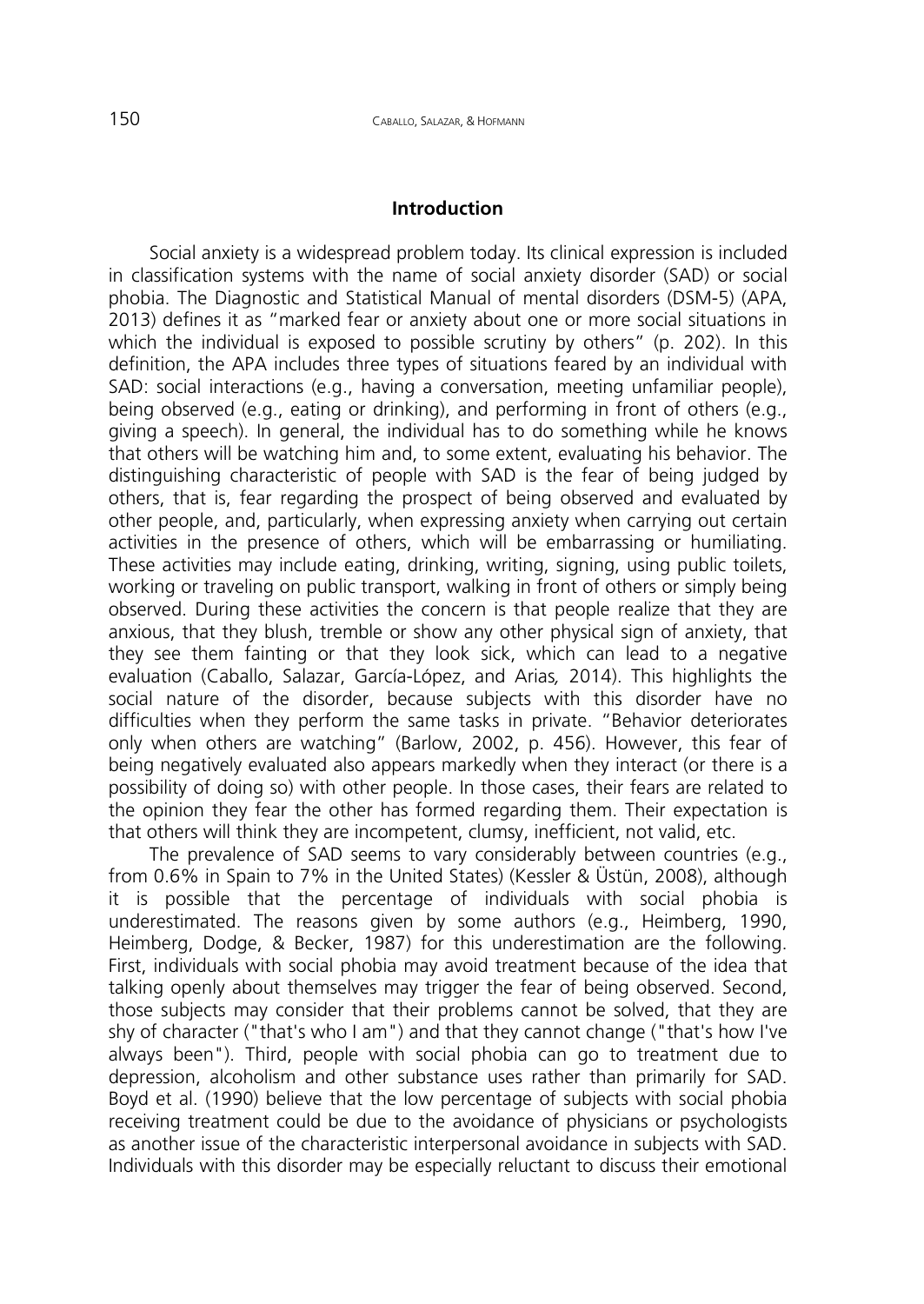difficulties with a therapist, due to their social concerns. Another possibility is that social phobia is not as disturbing as other psychological disorders with may be comorbid of SAD (e.g., major depressive disorder, obsessive-compulsive disorder, substance use disorder). Thus, individuals may decide to accept it as chronic and cope with it on their own instead of facing the challenges that SAD entails and learning new more authentic ways of living their lives.

Although at the treatment level there have been significant advances, (*Society of Clinical Psychology, APA, Division 12*, 2018), the evolution of SAD as a psychological construct since its first uses in the clinical setting (Janet, 1903, 1909) and its current assessment are not so clear. Thus, for example, the latest version of the DSM classification system (DSM-5) eliminated the generalized social phobia subtype ("fear of most social situations") and included a new one, the social phobia subtype of only performance ("when fear is limited to speaking or acting in public"). We think that this change is not based on empirical data and even disregards data provided by large studies with Spanish, Portuguese, and Latin American population (Caballo *et al*., 2012, 2015; Caballo, Salazar, Arias, *et al*., 2010; Caballo, Salazar, Irurtia, *et al*., 2010; Caballo, Salazar, Nobre-Sandoval, *et al*., 2017; Caballo, Salazar, Robles, Irurtia, & Equipo de Investigación CISO-A Mexico, 2016; Salazar, Caballo, Arias, & Equipo de Investigación CISO-A Chile, 2018; Salazar, Caballo, Arias, & Equipo de Investigación CISO-A Colombia, 2016), what constitutes a setback in the concept of SAD. At this moment, and if we paid attention to the DSM-5, there would be no diagnostic differences between a subject who fears only one type of social situations (unless they were situations of "speaking or acting in public") and one that fears most of social situations, when, at the clinical level, the differences are significant. Furthermore, it is not clear why "speaking or acting in public" constitutes a special type of social situation and no other kinds of situations such as "interaction with strangers" or "fear of embarrassment" are implicated. Our research on social anxiety over 15 years with more than 50,000 non-clinical participants and over 1,000 patients in 20 countries do not show special characteristics regarding the type of situations that have to do with speaking or acting in public (Caballo *et al*., 2012, 2015; Caballo, Salazar, Arias, *et al*., 2010; Caballo, Salazar, Irurtia, *et al*., 2010). Thus, we doubt that this change introduced in the DSM-5 constitutes some advance in the understanding of the SAD.

On the other hand, there is a significant overlap between the diagnosis of SAD and that of avoidant personality disorder (APD). The removal of the generalized subtype in the DSM-5 (APA, 2013) does not help this differentiation either, given that within the term SAD it is included from the fear of a social situation to the fear of most social situations and this generalized fear is what characterizes the APD. "It seems illogical to have two different nosological categories that show the same phenomenology and respond more or less to the same treatments, particularly in the absence of clear data on the differences in their etiology or in their course" (Bellack & Hersen, 1990, pp. 240-241). Both individuals with APD and those with SAD are very concerned about the perceptions that others have of them, they excessively desire the acceptance of others, suffer a social or work impairment because of their social fears and are very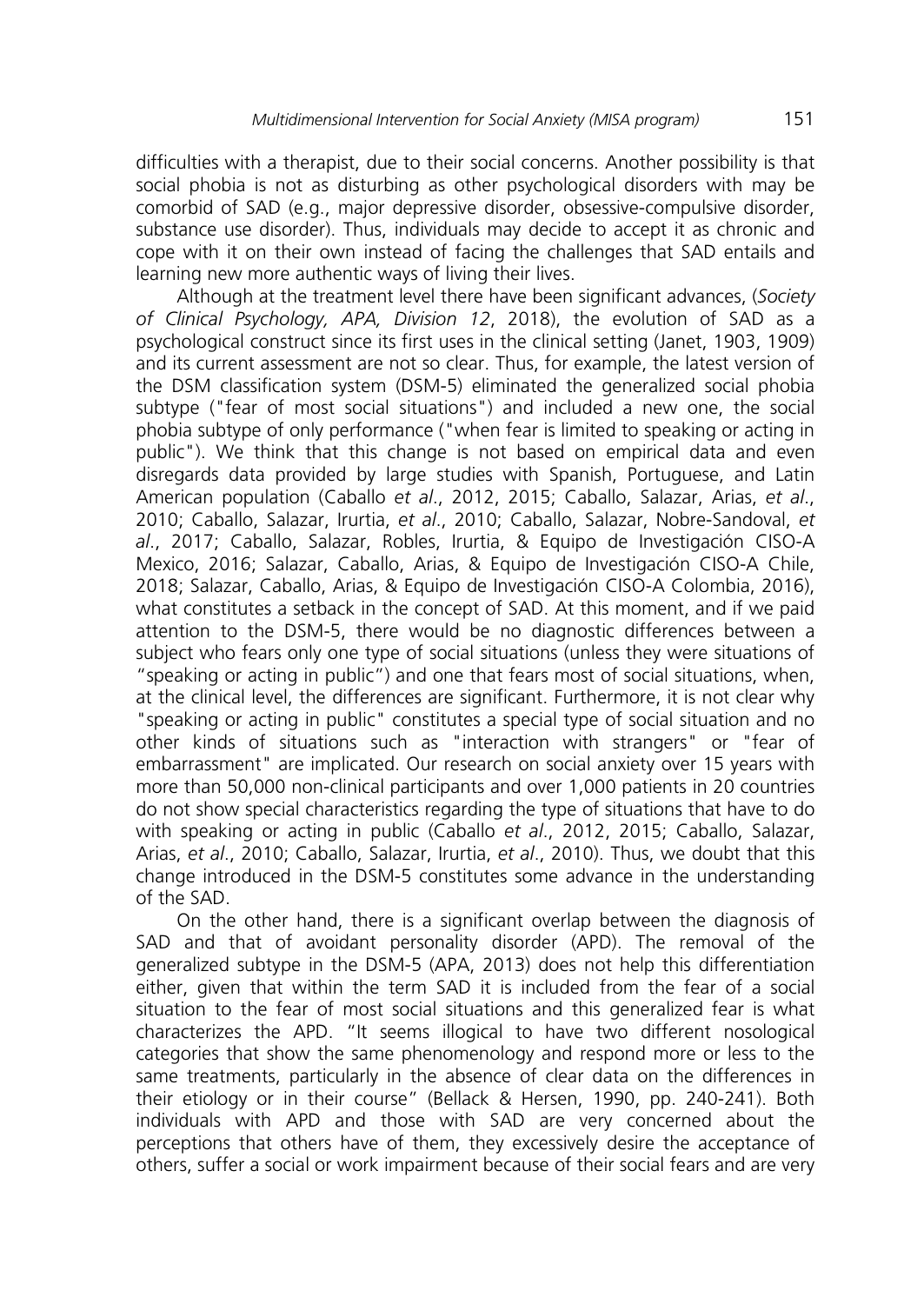concerned that others will discover their deficiencies. As Widiger (1992) pointed out, "a person who meets the criteria of generalized social phobia and APD does not suffer from two comorbid mental disorders, but simply a disorder that meets the criteria of two different diagnoses" (p. 341).

Another controversial issue is that in the area of the assessment of social anxiety, our research has established five basic dimensions:1) Interactions with strangers, 2) Interactions with the opposite sex, 3) Assertive expression of annoyance, disgust, or displeasure, 4) Criticism and embarrassment, and 5) Speaking in public/Talking with people in authority. All these dimensions should always be considered when assessing that construct, but they are never included all of them in the questionnaires assessing social anxiety, such as the *Liebowitz Social Anxiety Scale* (LSAS; Liebowitz, 1987), the *Social Phobia and Anxiety Inventory* (SPAI; Turner, Beidel, Dancu, & Stanley, 1989), the Social Phobia Inventory (SPIN; Connor *et al*., 2000), the *Social Interaction Anxiety Scale* (SIAS; Mattick & Clarke, 1998), the *Social Phobia Scale* (SPS; Mattick & Clarke, 1998) or the *Brief Social Phobia Scale* (BSPS; Davidson *et al*., 1991). So, only two of those dimensions, *Interactions with strangers* and *Speaking in public*, emerge as consistent dimensions in the most commonly used questionnaires around the world (SPAI, LSAS, SPIN, SIAS, SPS, and BPS). However, the *Interactions with the opposite sex* (or "interaction with people that attract me") dimension was not identified in the factor structure of any such measures. This seems surprising given the importance of this problem in the lives of individuals with social anxiety/phobia. These questionnaires include very few items, if any, addressing anxiety in social interaction with the opposite sex. For instance, the SPS and the SPIN do not include any such items and the SIAS and the LSAS only include a single item that assesses this problem. The SPAI, on the other hand, includes 17 of its 96 items. However, these 17 items are really sub-items grouped in each item with three other sub-items (fear of strangers, people with authority, and people in general) to give the average score of 17 "higher" level items. We understand that this is a limitation of the scoring procedure of the SPAI (Caballo, Salazar, Irurtia, *et al*., 2010).

Another dimension that appears with little frequency in the traditional questionnaires assessing social anxiety is the *Assertive expression of annoyance, disgust, or displeasure*. The SPIN, SPAI and SPS do not include any items on this issue and the SIAS contains only one item. Only the LSAS includes some items on assertiveness. Again, this is a surprising finding given the importance of assertiveness problems in social anxiety (Caballo, Salazar, Irurtia, *et al*., 2010).

Finally, the *Criticism and embarrassment* facet tends to be represented in excess in the existing questionnaires, although they generally differ in the names that they call this dimension. Although the fear of being observed is a major concern among individuals with social anxiety, the measures seem to overemphasize this issue while omitting other problem areas. For example, most of the SPS and SPIN items deal with the fear of embarrassing situations (Caballo, Salazar, Irurtia, *et al*., 2010).

There are also certain social situations included in most of the self-report instruments seen above that may not apply to Spain and the Latin American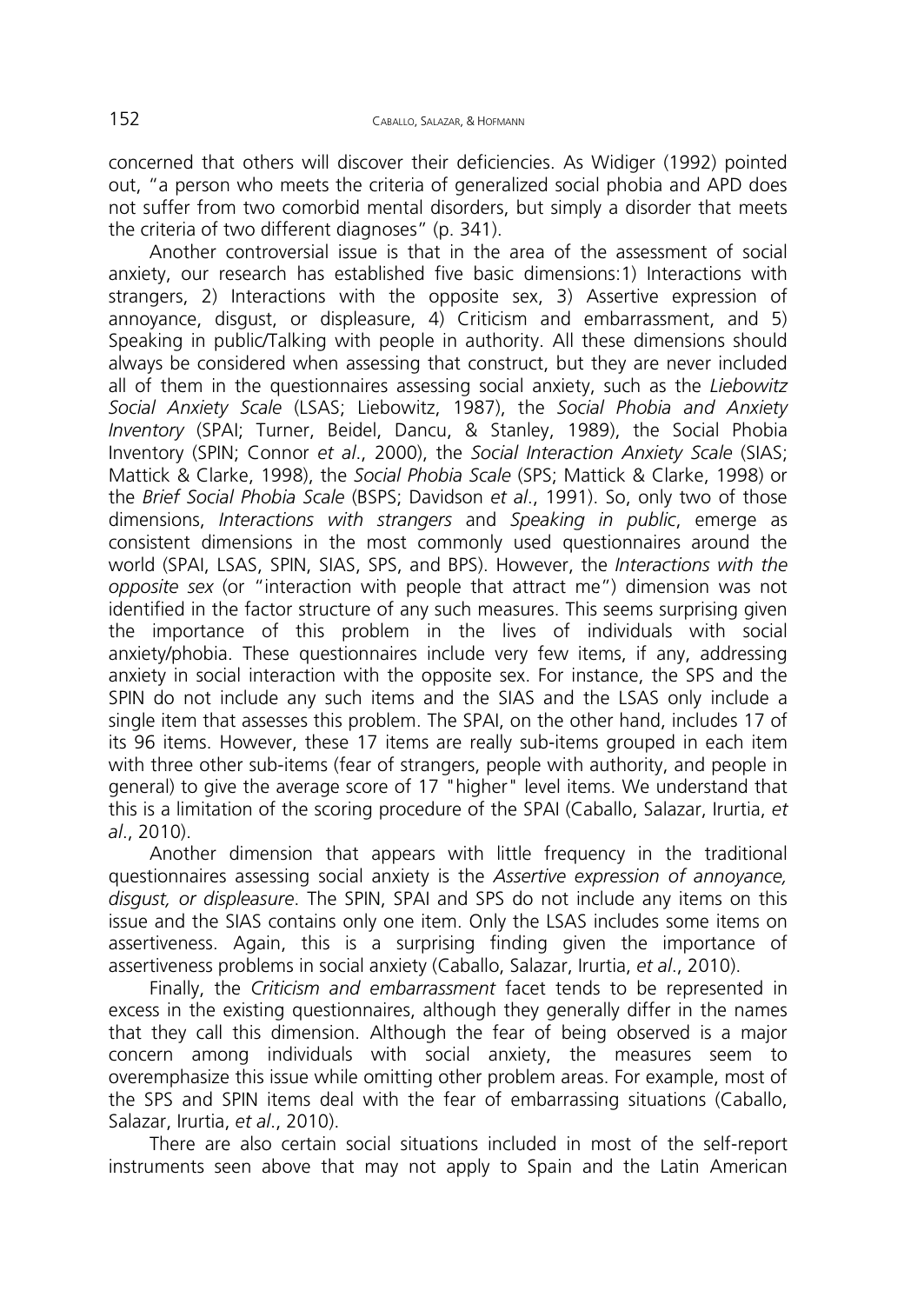countries. For example, "drinking in public" does not seem to be a typical concern among socially anxious people in those countries. People from Latin American countries spend an important part of their leisure time outside their homes at night, sitting outside or in bars, drinking in public. Therefore, drinking in public is rarely a problem, even among socially phobic individuals. A major problem in these cultures is not having friends with whom to participate in this activity. We do not believe that items such as drinking in public reflect a representative behavior of socially anxious people in Spanish and Portuguese speaking countries. Similar concerns can be raised with some other elements, such as the use of public toilets. We have the impression that "paruresis" (inability to urinate in a public bathroom) is not a major problem in Spanish and Latin American cultures.

Taking into account all the previous problems, our team developed the Social Anxiety Questionnaire for adults (SAQ) where some unrepresentative items are excluded and the five dimensions pointed above are included (Caballo *et al*., 2012, 2015; Caballo, Salazar, Arias, *et al*., 2010; Caballo, Salazar, Irurtia, *et al*., 2010). Results obtained with this questionnaire, validated in Spain, Portugal and most of the Latin American countries (e.g., Caballo *et al*., 2012, 2015, 2016; Caballo, Salazar, Arias, *et al*., 2010; Caballo, Salazar, Irurtia, *et al*., 2010; Caballo, Salazar, Nobre-Sandoval, *et al*., 2017; Salazar *et al.,* 2016, 2018), are the basis for the development of a new *Multidimensional Intervention for Social Anxiety*, the MISA program. The rest of the article will be dedicated to the description of this new cognitive behavioral program for the treatment of social anxiety.

# **Development of the Multidimensional Intervention for Social Anxiety (MISA program)**

### *First steps*

The idea of developing a new treatment program for social anxiety arose from the problems encountered throughout our research of more than 15 years on the assessment of social anxiety, problems that we have already described in the previous section and that can be found in deeper detail in the published works on the SAQ.

On the other hand, although there are several cognitive behavioral procedures empirically validated for the treatment of SAD (*Society of Clinical Psychology, APA, Division 12*, 2018) there are controversies about whether some of these strategies are necessary for the effective treatment of SAD, such as relaxation or social skills training. On the other hand, the irruption of procedures from third-generation therapies, such as acceptance and commitment therapy (ACT), mindfulness or dialectical behavior therapy (DBT) could add new techniques for the treatment of SAD.

Taking into account our experience in the treatment of social anxiety with cognitive behavioral techniques (e.g., Caballo, Bas, & Andrés, 1998), we decided to use this experience and try to incorporate the strategies of third generation therapies that could be more useful for intervention with social anxiety. After reviewing in depth the procedures of acceptance and commitment therapy,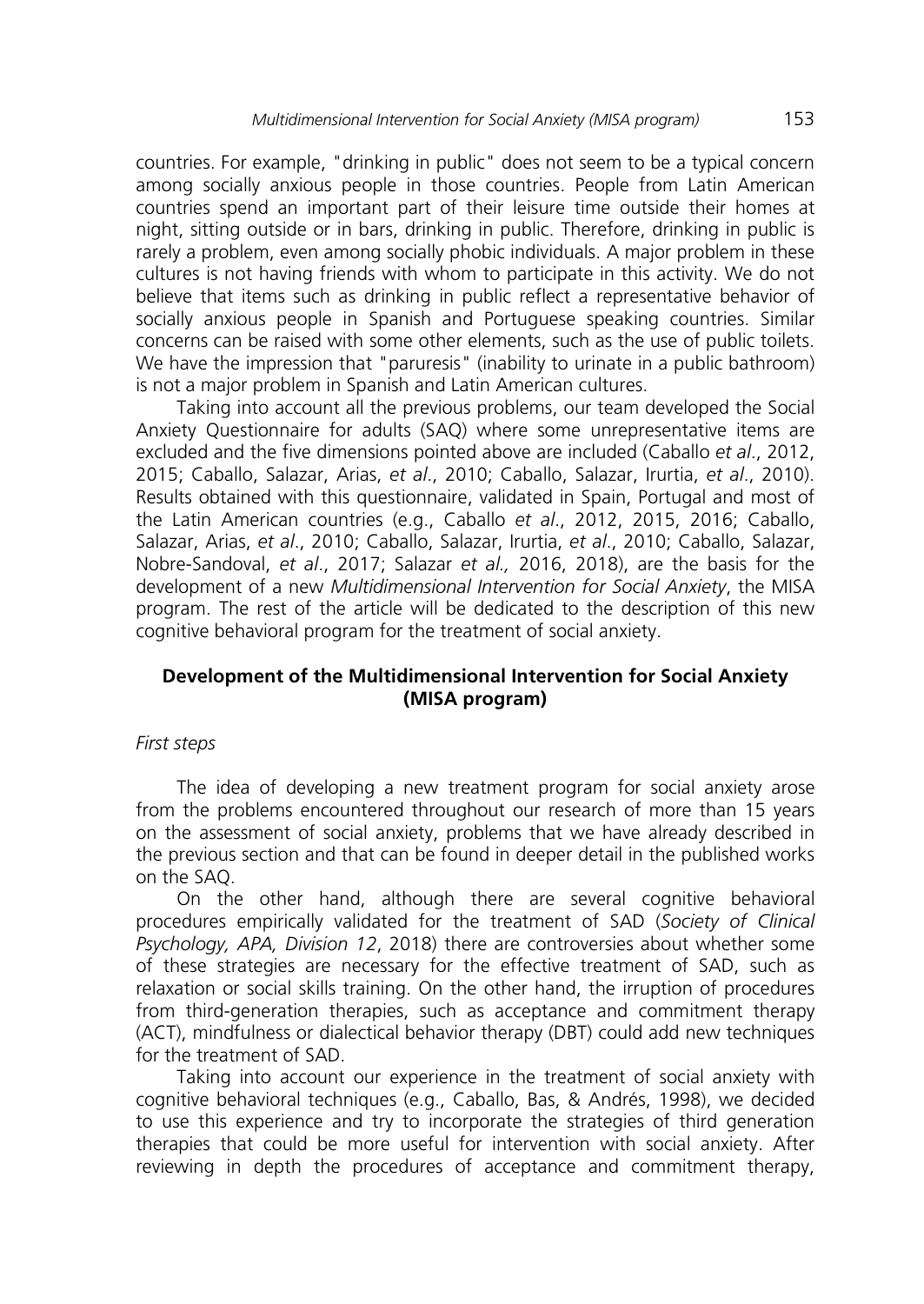mindfulness and dialectical behavior therapy and the empirical evidence supporting these procedures, we considered some of them of special relevance for its application in patients with social anxiety.

# *Development of the MISA program*

Based on the findings found in our research with 20 countries, we placed the five dimensions defining the SAD (or social phobia) as the central axis of the new treatment program. We also took into account the social situations that best define each of the five dimensions, not only those that describe the items forming the "Social Anxiety Questionnaire for adults" but also those that could not be included in each of those dimensions (factors), but that clearly loaded onto the described dimensions. We thought that many of these situations could serve as exposure elements for homework. For instance, the situation "being asked to be quiet or to stop making noise in a library" was not selected among the items included in the dimension of *Criticism or embarrassment*, but clearly loaded on it (its loading in the factor was not one of the highest, but always loaded on that same factor). That situation could be part of the homework when working in the former dimension. That is, it could be a shame-attacking situation, so that patients could be scheduled to go to a library and speak out loud until they are asked to quiet down.

We devote two sessions to each of the five basic dimensions of social anxiety. But before addressing these dimensions, patients should learn the basic strategies that will allow them to approach social situations from a different and more functional perspective and with much more security. To do this, the first five sessions (not counting the assessments) are devoted to psychoeducation on social anxiety and, above all, to learn strategies to cope with social situations in a different way than they have done so far. With this goal in mind, we incorporated the establishment of life values, acceptance of emotions and bodily sensations, opposite action to change emotions, mindfulness and defusion from thoughts into the MISA program. The term *defusion* is a little confusing (even for English speakers). We could have used the words "detaching" or "distancing". Other authors use the term "decentering" (e.g., Eftekhari, 2017) and even some "spiritual" perspectives also handle the concept of detaching from our own thoughts (Tolle, 1997). This author also uses the concept of the here and now, pretty similar to the concept of mindfulness.

In addition to these "new" strategies for the treatment of social anxiety, we maintained some of the classic techniques that have already proved effective for SAD, such as social skills training (SST) and exposure, as well as some elements from cognitive restructuring (particularly the identification of dysfunctional thoughts) and progressive muscle relaxation (adapted to achieve the goal of fully attending to bodily sensations).

*Key elements of the program*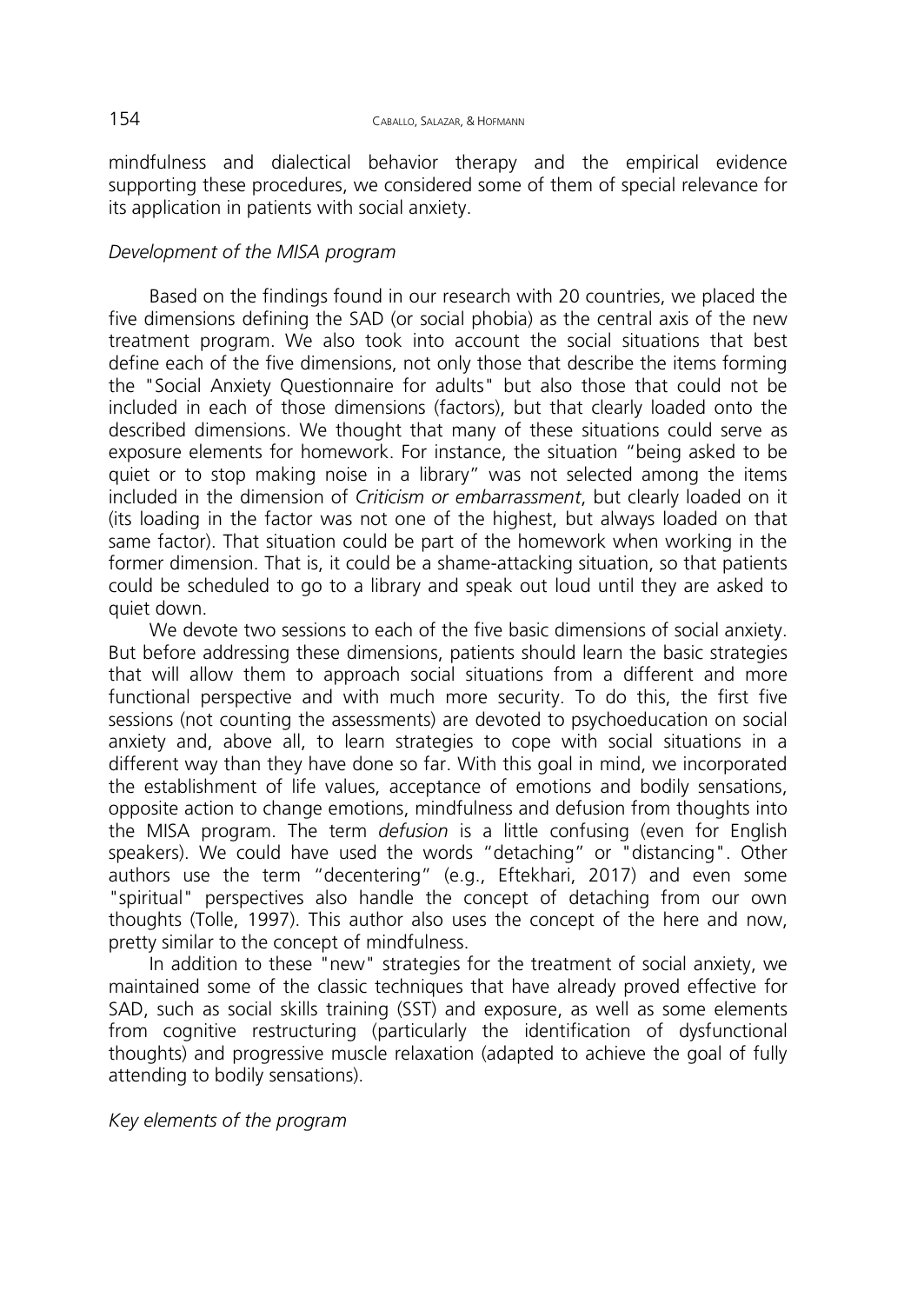In this section, we will briefly address some of the key elements of the MISA program (Caballo, Salazar, & Garrido, 2018; Caballo, Salazar, Garrido, Irurtia, & Hofmann, 2018). We will describe them in the order in which they are applied throughout the program (figure 1).



1. *Pre/post-treatment and follow-up assessment*. The first contact (first session) with the potential patient is done through the "Clinical Semi-structured Interview for Social Anxiety" (CSISA; Salazar & Caballo, 2018) included in the therapist's guide. The CSISA is composed by 11 sections: 1) general data, 2) description of the physical appearance of the patient, 3) behavioral observation of the patient during the interview, 4) self report of current problems and / or difficulties, 5) description by the patient of the problems and / or current difficulties related to social anxiety, 6) effects of social anxiety on the daily functioning of the person, 7) motivation for treatment, 8) description by the patient of the goals and expectations regarding treatment, 9) evaluation of social anxiety by dimensions, 10) other psychological or medical problems, and 11) medications, alcohol and other drugs. The main objective of the interview is to obtain exhaustive information about the patient and his social anxiety, both at the global level and the five basic dimensions of social anxiety and to see to what extent such anxiety produces interference and distress in his life. In addition, it is a diagnostic interview, since it tries to find out if the patient meets the diagnostic criteria for the SAD according to the DSM-5 (APA, 2013). Once the interview is finished, the potential patient takes to fill in at home a series of questionnaires including the "Social Anxiety Questionnaire for adults" (SAQ) (Caballo, Salazar, Irurtia, *et al*., 2010), the "Social Skills Questionnaire" (SOSAQ) (Caballo, Salazar, & Equipo de Investigación CISO-A España, 2017) (both included in the therapist's book), as well as other self-report questionnaires that involve worry, depression, and alcoholism. In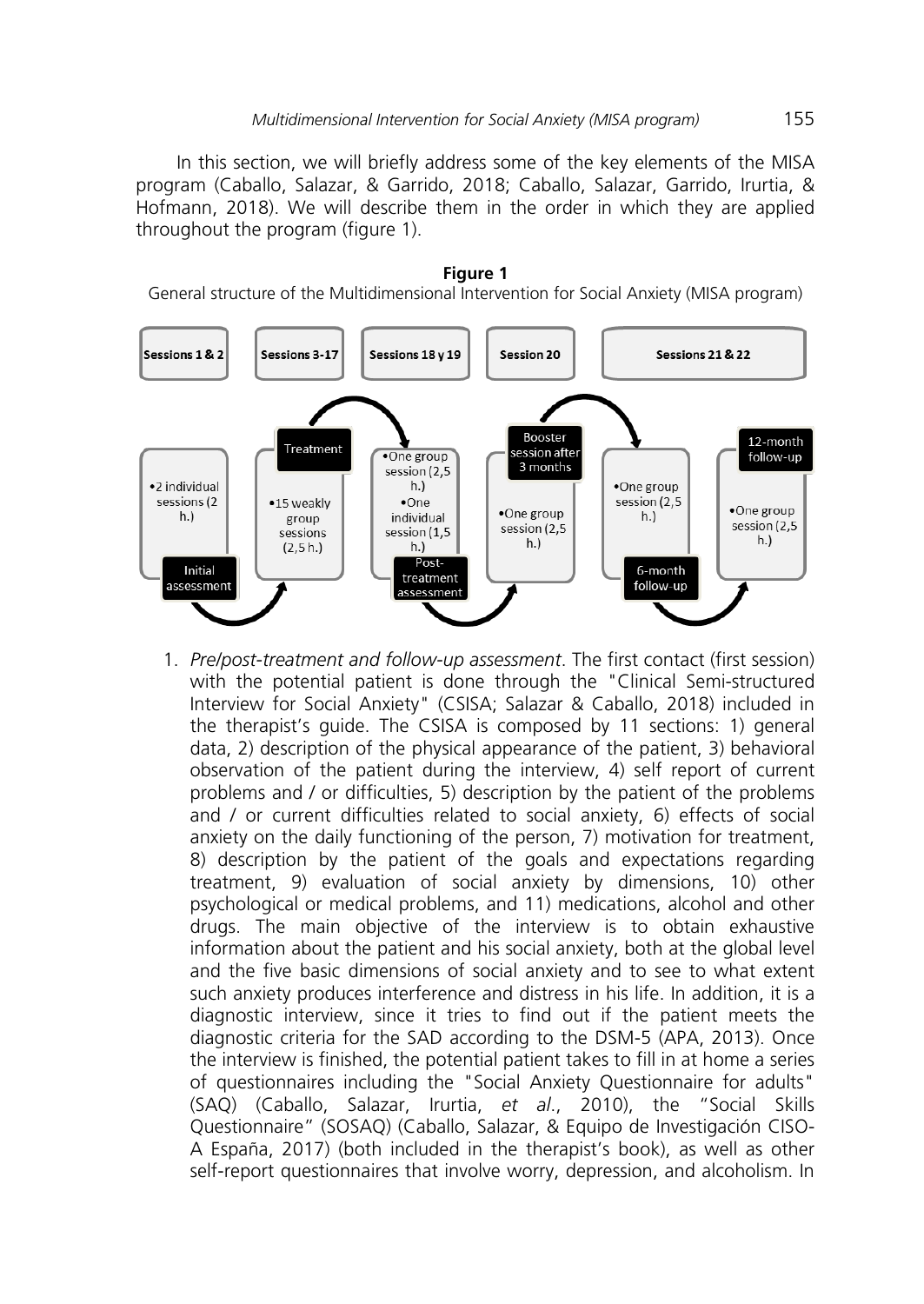the second session these questionnaires are reviewed, their responses are compared with the data obtained through the CSISA and it is verified that the patient meets the criteria for the SAD.

Immediately after having finished the treatment sessions, two more post-treatment evaluation sessions are implemented. Session 18 is carried out as a group and evaluates the personal progress that has taken place in each patient, the MISA program is also evaluated and personal work is planned for the next three months, until the booster session. Patients fill out the same questionnaires that were given at pre-treatment. Session 19 is an individual assessment session through the CSISA to find out if each patient continues to meet the diagnostic criteria for SAD (social phobia). Session 20, the booster session, is carried out 3 months after the end of the last treatment session (session 17) to check the progress that patients may have been made during this time and help solve the most important difficulties that they have had since the end of treatment. Sessions 21 (at six months) and 22 (at 12 months) constitute follow-up sessions in which, by means of the same questionnaires used in the pre and post-treatment stages, possible benefits obtained with the MISA program are evaluated to see if they are maintained, improved or worsened.

- 2. *Psychoeducation.* Psychoeducation is used to brief patients on a series of aspects related to SAD and relationships with other people. The therapist makes a clear, straightforward and systematic presentation of the scientific aspects of the subject being addressed in the session, using the educational material in the Patient's workbook and other sources (e.g., videos, pamphlets, testimonies, comic strips, etc.). At the same time, the aim is to actively help the patient understand and assimilate the information presented by using exercises, activities, discussions and, in general, any group strategy. Active listening is encouraged among patients at this stage, with them also asking questions out loud, making comments or giving examples. Psychoeducation is one of the program's main components as it allows a patient to compare the information provided by the therapist and other group members with that garnered from other sources (e.g., what they have read for themselves, testimonies from other people suffering from anxiety, internet searches, previous therapists, and other health professionals). The amount of information available nowadays may also heighten the patient's confusion, so the therapist needs to be ready to clarify any doubts they may have, their concerns, debunk myths or errors in their knowledge and use scientific reasoning to help them understand key information.
- 3. *Life values.* The identification of personal life values constitutes one of the key aspects raised by the MISA program. Life values, following the approach of ACT, represent what people want their lives to be, what really matters to them, and the pillars that support their existence; in short, what gives their lives meaning and purpose. Living a worthwhile life is acting according to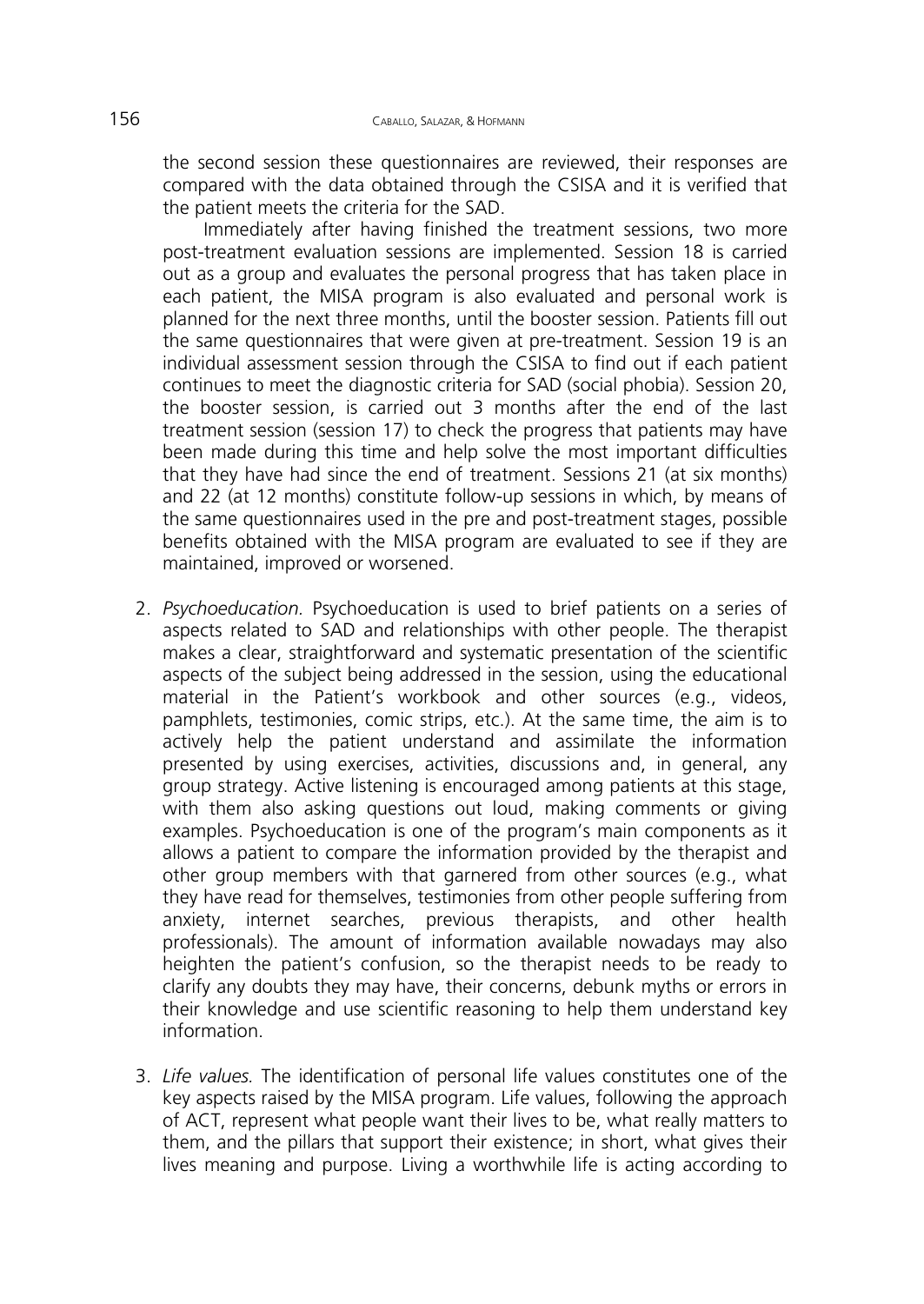what one values. Values encourage people to tackle the obstacles that arise in their everyday struggles and dignify their lives. Values are chosen freely and this choice does not require explanations, justifications, evaluations or judgments. Values are not at the service of thoughts, they remain separate from them and can be upheld over an entire lifetime, regardless of the problems and circumstances someone is forced to confront. In the case of subjects with SAD, the values help particularly the implementation of exposure exercises, as they are increasingly aware of how avoidance and, in general, safety behaviors take them away from their vital purposes.

- 4. *Acceptance training*. Acceptance, following ACT, means coming to terms with the reality that we experience fear and anxiety, which means being ready to accept feelings, emotions, sensations, memories, and thoughts of anxiety for what they are, without trying to avoid or escape from those experiences and the circumstances that may have prompted them. To accept an emotion or feeling, we first have to detect its presence, and this is where acceptance and mindfulness overlap. What's more, acceptance is implicit in mindfulness. Acceptance does not mean passive resignation, but instead that a space is created in which patients can experience their thoughts and emotions instead of resorting to the automatic, habitual, ways of responding (Forsyth & Eyfert, 2016). Readiness and acceptance mean adopting a pleasant and caring view of ourselves, our past and our aspirations, whereby we will find it easier to be aware of our own experiences, in the same way we hold a fragile object in our hands to look at it closely and dispassionately (Hayes & Smith, 2005).
- 5. *Mindfulness training*. Mindfulness training involves teaching patients to direct and focus their attention on what they are experiencing in the present, to live it fully, consciously, without judging and with acceptance. It involves learning to observe, describe, and actively participate in their life experiences without judging them and fully focusing on them. There are two types of mindfulness:
	- a. One that favors concentration, *focusing one's attention* on a specific place or object.
	- b. One that involves fully realization, without prejudices, of internal and external experiences.

Both kinds of mindfulness feed off each other and both are used in our program. The patients are thus taught to observe both external stimuli and events, that is, sounds, sights, and smells, and internal ones, that is, feelings. In this way, patients learn to focus their attention on specific aspects of their environment, both internal and external ones, without the judgments and evaluations prompted by language (Stoddard & Afari, 2014). In the case of SAD, we focus on helping patients learn to fully attend to the relevant aspects of social situations.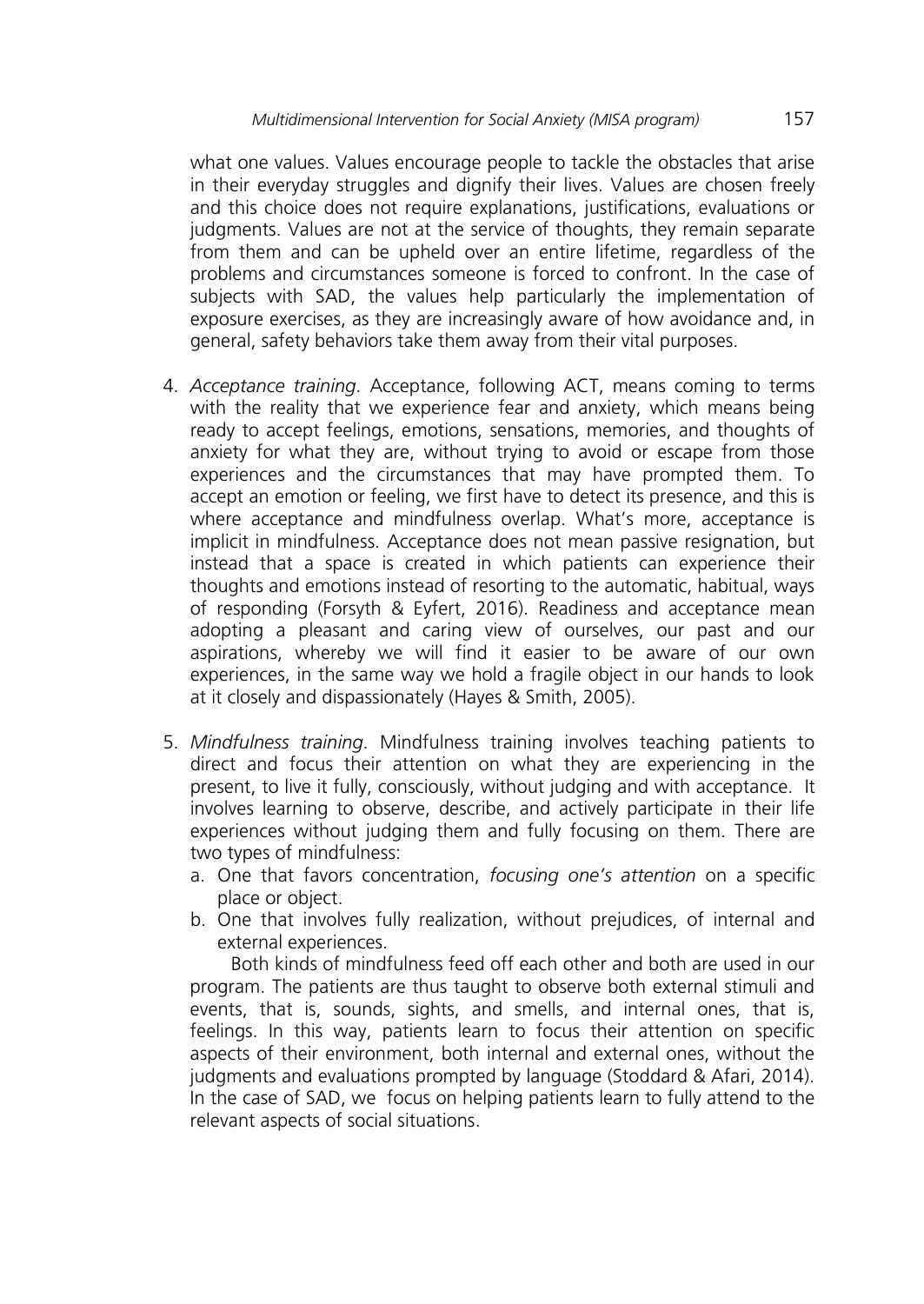- 6. *Defusion from dysfunctional thoughts.* It is clear that our thoughts have a major impact on our behavior and on how we feel and we invest a great deal of time, effort and energy in responding to them. We may have spent (and still do) a large part of our lives struggling with thoughts that cause us distress. Those who suffer SAD are trapped by their negative anticipations about social events, the automatic negative thoughts during the situation and their ruminations on their performance when they have gone through the feared situation. The defusion strategy encourages a patient to become an external observer of their own thoughts, looking *at* their thoughts and not *from* them. Thoughts are then seen for what they are, a series of words and images, whereby they are taken into consideration in terms of their functionality instead of what they mean; in other words, the extent to which they are useful rather than whether they are true or not. When the thoughts are about oneself, this defusing may help to distinguish between the person having the thought (the real me) and the verbal categories applied to oneself though the thought (the other me). In this case, it is not a question of struggling with thoughts, but rather accepting them as separate entities far removed from who the individual actually is. This procedure is similar to the one undertaken in the ACT (Hayes y Smith, 2005; Hayes, Strosahl, & Wilson, 2012) although in the MISA program the application of defusion is preceded by the identification of dysfunctional thoughts, in the style of traditional cognitive restructuring from cognitive behavior therapy (CBT). However, even if patients initially identify dysfunctional thoughts,, they often do not try to change those thoughts for more functional ones. Defusion addresses this issue This procedure is a key element in the MISA program, although detaching from thoughts is not an exclusive feature of ACT. Many other authors, from other perspectives, some even of mystical orientation, speak of the utility of this distancing from one's thoughts. Thus, for example, Eckhart Tolle, a "spiritual guide" without formal studies in Psychology, considered by some as the most popular spiritual author in the United States and by others as the most influential person in the world at the spiritual level (surprising, isn't true?), says that the mind is a superb instrument if used correctly. However, if used inappropriately, it becomes very destructive. "To put it more precisely, it is not so much that you use the mind wrongly, but you usually do not use it at all but it uses you. That's the problem. You believe that you are your mind. That is the deception. The instrument has seized you" (Tolle, 1997). More recently, and from empirical research, there is also talk of "decentering" as the process of observing one's thoughts from a distance imposed by oneself (that is, in the third person) and without judging them (Eftekhari, 2017).
- 7. *Social skills training.* Social skills training (SST) allows acting out certain social situations within a controlled setting, such as group therapy, with a view to learning and practicing certain social behaviors that patients can then implement in their daily lives. These skills could be in the repertoires of patients with SAD, but after years of avoidance and disuse of those skills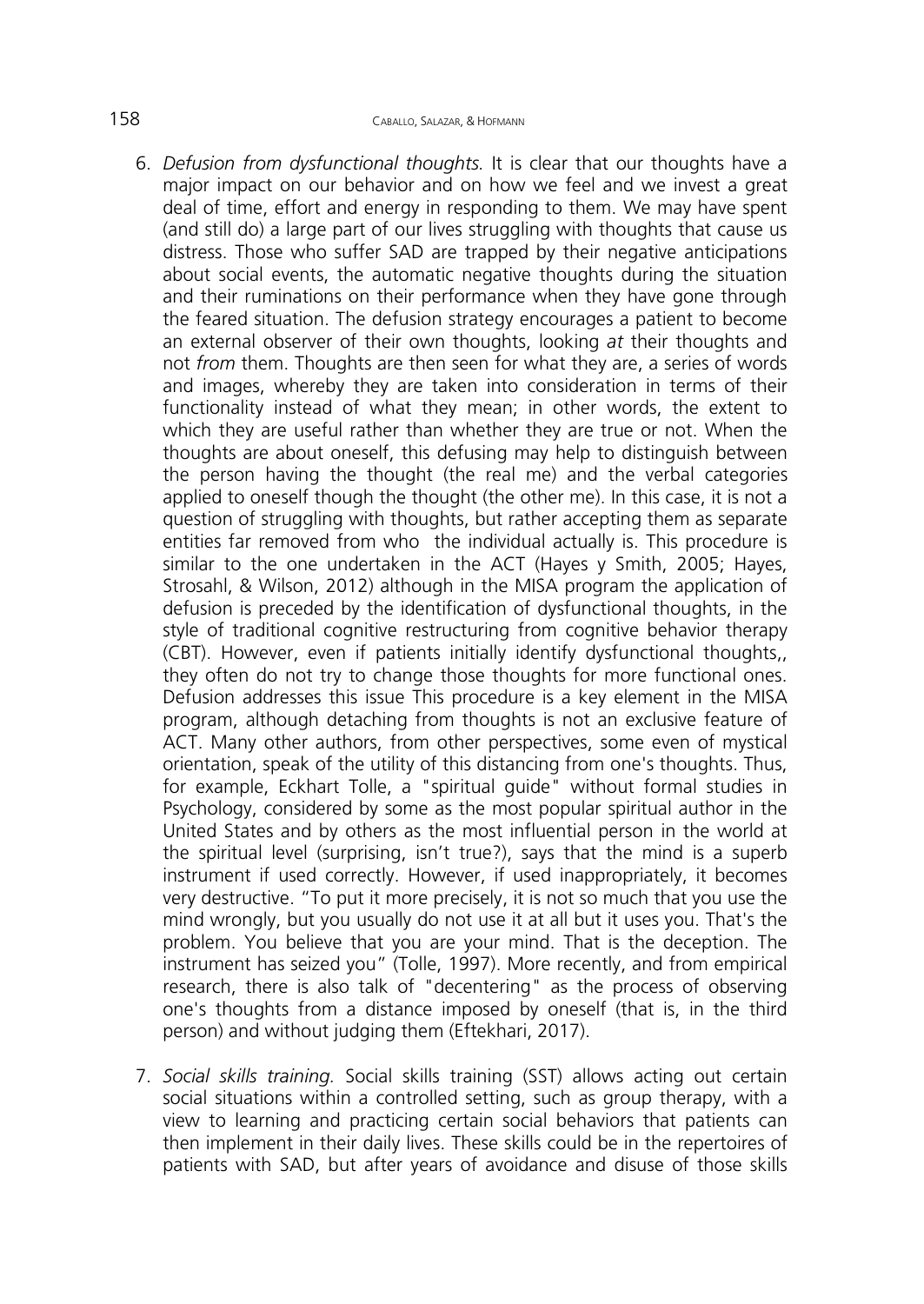they need to re-trust their ability to implement them, so this component is also a key element of the MISA program. We then use behavior rehearsal and role-playing involving much of what we have seen in the preceding sections, such as mindfulness, cognitive restructuring and defusing from thoughts. The steps for this new behavior rehearsal procedure would be, in its brief format, the following:

- a. Roleplay the original situation by the patient.
- b. Identify dysfunctional cognitions before and during roleplay.
- c. Identify experimented emotions and physical sensations.
- d. Identify the basic human assertive rights involved in the situation.
- e. Identify an appropriate target for the new patient's behavior.
- f. Suggestions of improvement by the therapist and the group.
- g. Roleplay by the patient of the selected behavior, performing it with defusion, acceptance, and mindfulness.
- h. Evaluation of the effectiveness of the response, first of all by the patient and then by the therapist and the group.
- i. Repeat f, g, and h until the appropriate behavior is achieved.
- 8. *Exposure.* Exposure is a key element to approach social anxiety. This technique is used to help a patient cope with feared social situations, once the basic competencies have been worked on for undertaking appropriate social behaviors, defusion from anxiety-causing thoughts and the acceptance of feelings and emotions. Exposure takes place both during the sessions, in the form of behavioral rehearsals, and between them, through homework, and may involve imagination, in simulated situations or directly in real situations. It may be staggered in increasingly more complex situations or through immediate exposure to the most feared situation. As with specific phobias, exposure tends to be a necessary strategy, although compared to these phobias it is not usually enough. For some patients, the actual exposure before the treatment group may be one of the fears to be overcome. Defusion from thoughts, acceptance of feelings and emotions and mindfulness may make a significant contribution to the patients' exposure.
- 9. *Homework.* Homework assignments are tasks or exercises that patients have to carry out in their everyday lives, between each session, to incorporate into real life what they have learned at the clinic. These assignments are an essential part of the MISA program and its success depends largely on the tasks patients carry out when they are not with the therapist. Each session in the program normally starts and ends with a discussion of homework, and assignments are specifically designed to achieve the therapy's goals. As the program advances, a part of each session is used to prepare the patients for the next round of homework, with the tasks' difficulty gradually being increased as the treatment progresses. The following should be taken into account regarding homework tasks: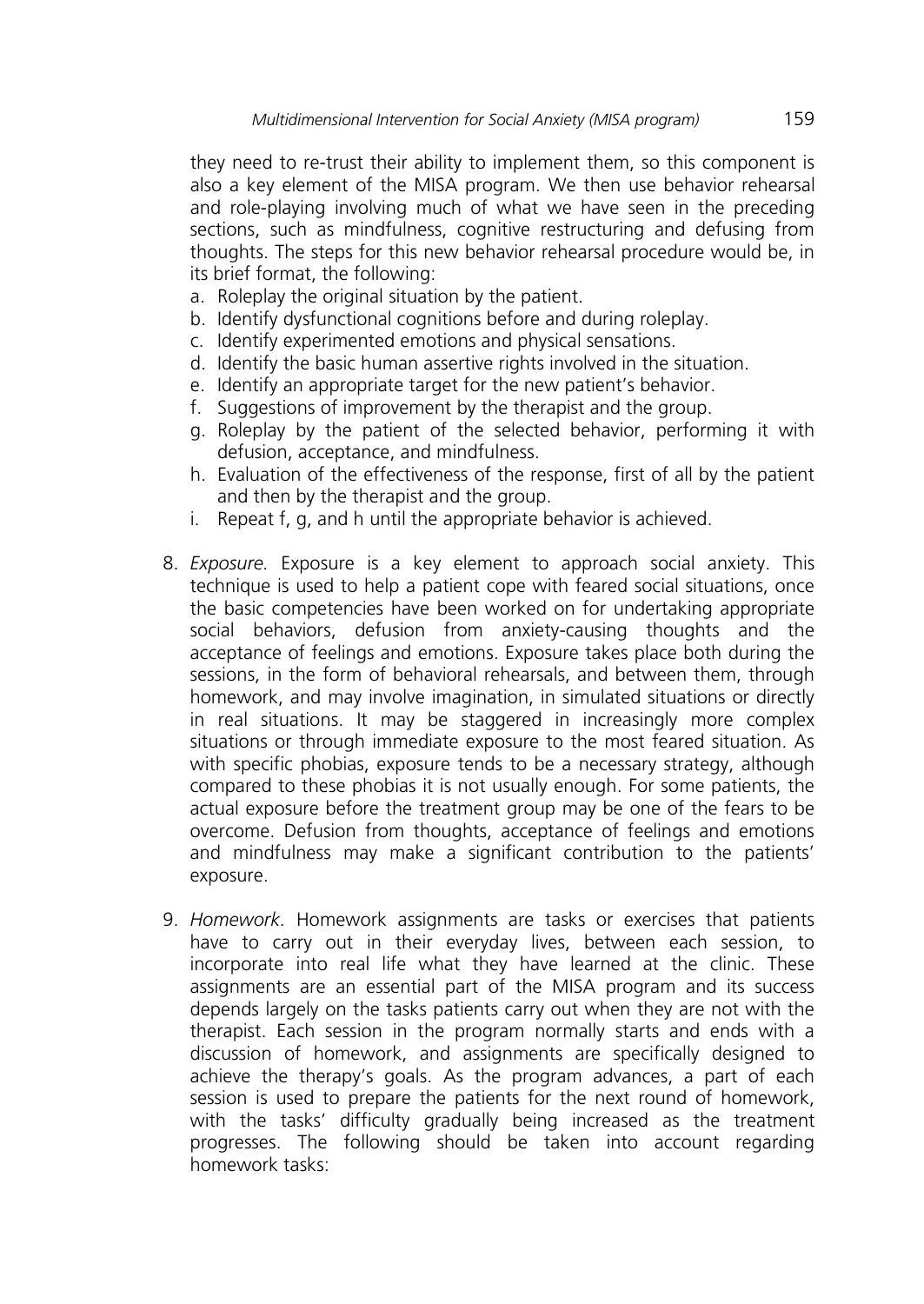- a. Some of them are designed and agreed with the patients, while many others are specified in the Patient's workbook.
- b. They should have detailed instructions, as in the case of those specified in the Patient's workbook. Patients must be able to understand them.
- c. Tasks should have a high probability of success, especially the initial ones. Successes may considerably increase patients' motivation and engagement regarding treatment.

# *Group format vs. individual format for the MISA program*

The format chosen for the IMAS program is a group format due to the advantages that this format has when dealing with social interaction problems. Some advantages are the following:

- a. The group provides a pre-established social situation in which the patients can rehearse with each other. A group caters for the different kinds of people required for roleplaying and for providing a broader range of feedback.
- b. A group provides its members with a series of people to meet and with whom they can practice what they have just learned in the clinical session. In addition, it provides a supportive setting in which the patients, finding themselves in a group made up of people in similar situation to their own, feel less intimidated.
- c. The social situations covered by the roleplay in the group have the advantage of being real rather than simulated, as tends to be the case in individual sessions, with more chances of the new behavior being generalized to other social situations.
- d. The group format makes a more efficient use of the therapist's time, which also means a lower financial outlay for the patient.

However, the MISA program could also be applied in an individual format, only adapting the exercises of the sessions to this format. In addition, this modality of format may be the only acceptable when the patient has excessive anxiety that would make it extremely difficult to adapt to the group. For this type of people it would be useful to start the training individually and, once the level of anxiety has decreased, introduce them in the group format. At other times, there may not be enough patients to form a group, so individual training is necessary. In any case, be it the individual or group format, the participant needs to follow the patient's workbook, since he / she will have to follow many of the exercises of the workbook, fill in homework that is included in it and read additional information on matters addressed in therapy. The therapist's guide is also a requisite for the psychologist who will lead the group. This has the advantage of providing a structured guide session by session, step by step, including all the materials the therapist needs to conduct the group from the first session to the last. The publication of the program for both patients and therapist allows greater control over the development of the program and a more uniform application than if it were based on workshops or courses.

The size of the groups may vary, although a suitable group format would be between six and eight members. It is convenient that the group includes a balanced distribution of patients of both sexes. Regarding the age of the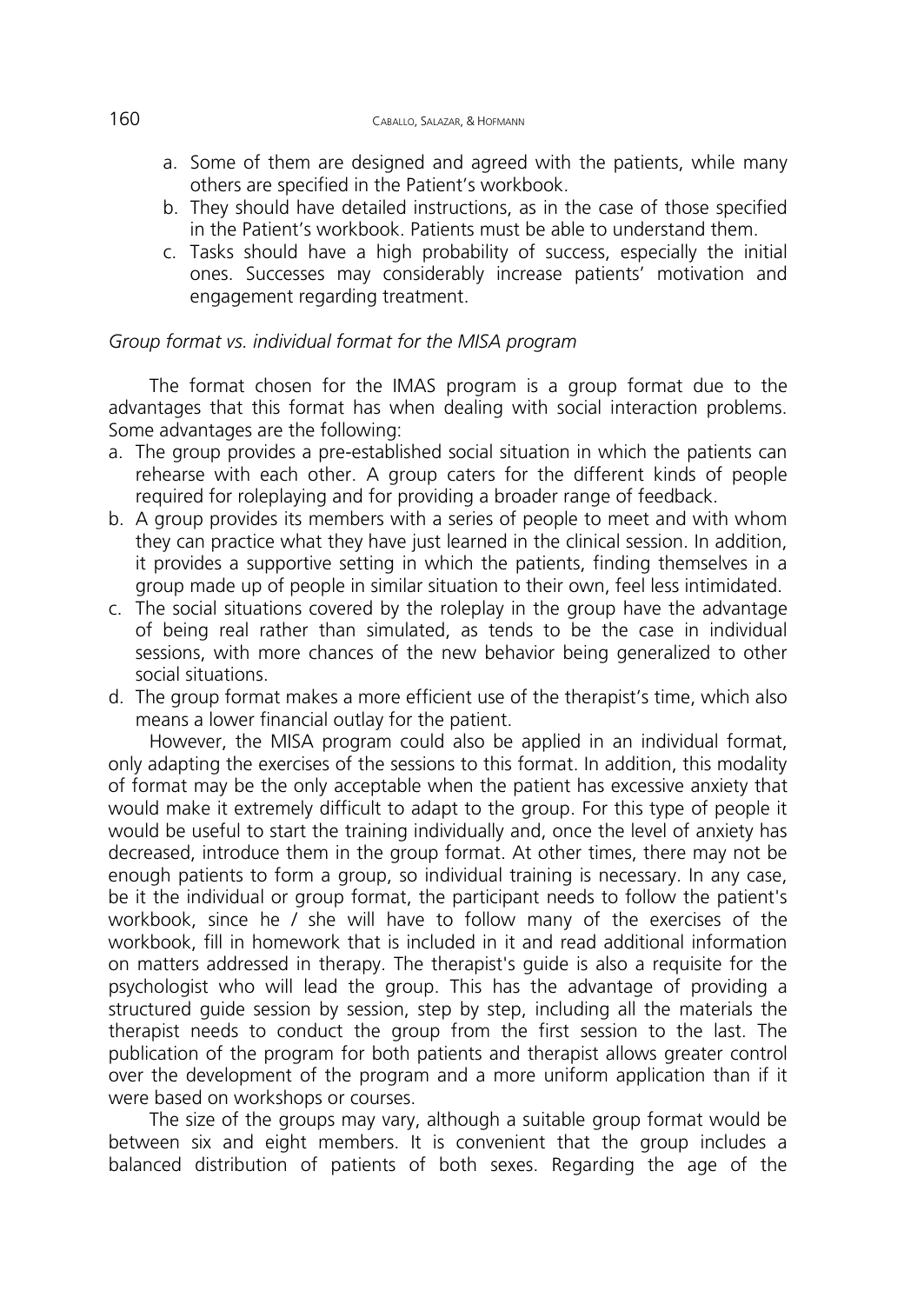participants, there are no restrictions regarding the upper limit, but they must be 18 years of age or older. It is likely that the composition of the group with respect to this variable depends on the availability of the patients who apply for the intervention group.

# *Sessions diary*

The MISA program consists of 15 treatment sessions, once a week, for 2.5 hours each. In addition to these sessions, we added two screening sessions for the selection of patients (pre-treatment), in order to test that they meet the criteria for SAD or social phobia and do not have any serious comorbid disorder, such as a psychotic disorder, a bipolar disorder, a borderline personality disorder, or a substance use disorder. Once the program is over, two more sessions of posttreatment assessment, similar to those at the pre-treatment, will take place, that is, application of the CSISA ECSAS and the self-report measures. After three months a booster session is held in order to reinforce progress, clarify doubts and help with difficulties. Finally, at 6 and 12 months there will be new assessment sessions applying the same questionnaires of the pre / post-treatment stages.

Of the 15 treatment sessions, the first five are devoted to learning key strategies of the program that will form the basis for addressing different kinds of social situations. In these first sessions, patients will be given clear and systematic information about SAD, its impact on the lives of people who suffer from it (something that patients usually recognize in themselves), and the new options that they will have with the MISA program to address once and for all, in a systematic and effective way, the problem of social anxiety that causes so much distress in their lives. In these first sessions different exercises are practiced for learning the key strategies noted above. We can remember briefly some of them:

- 1. *Identification of life values*. It is one of the first issues that patients are taught. We even have a "Life Values Questionnaire" (included in the patient's workbook) that participants fill in at home after the first treatment session.
- 2. *Acceptance of bodily sensations*. A series of exercises are practiced so that patients learn to be aware of a whole series of bodily sensations without doing anything to change them. It will help them to accept their anxiety symptoms when they occur in the situations they fear and to focus on more relevant and useful aspects to function properly in the situation.
- 3. *Mindfulness*. Mindfulness is one of the key strategies in the application of the MISA program. Accompanied by defusion, it is used to address the feared social situations from a different perspective. Patients no longer approach these situations by paying attention to their thoughts, but doing so to the elements present in the social situation.
- 4. *Defusion from thoughts*. Defusion is another key procedure of the program. Turning patients into observers of their thoughts and distancing from them is an essential element of the intervention. Together with mindfulness, it helps patients to approach social situations from a different perspective and with greater self-confidence.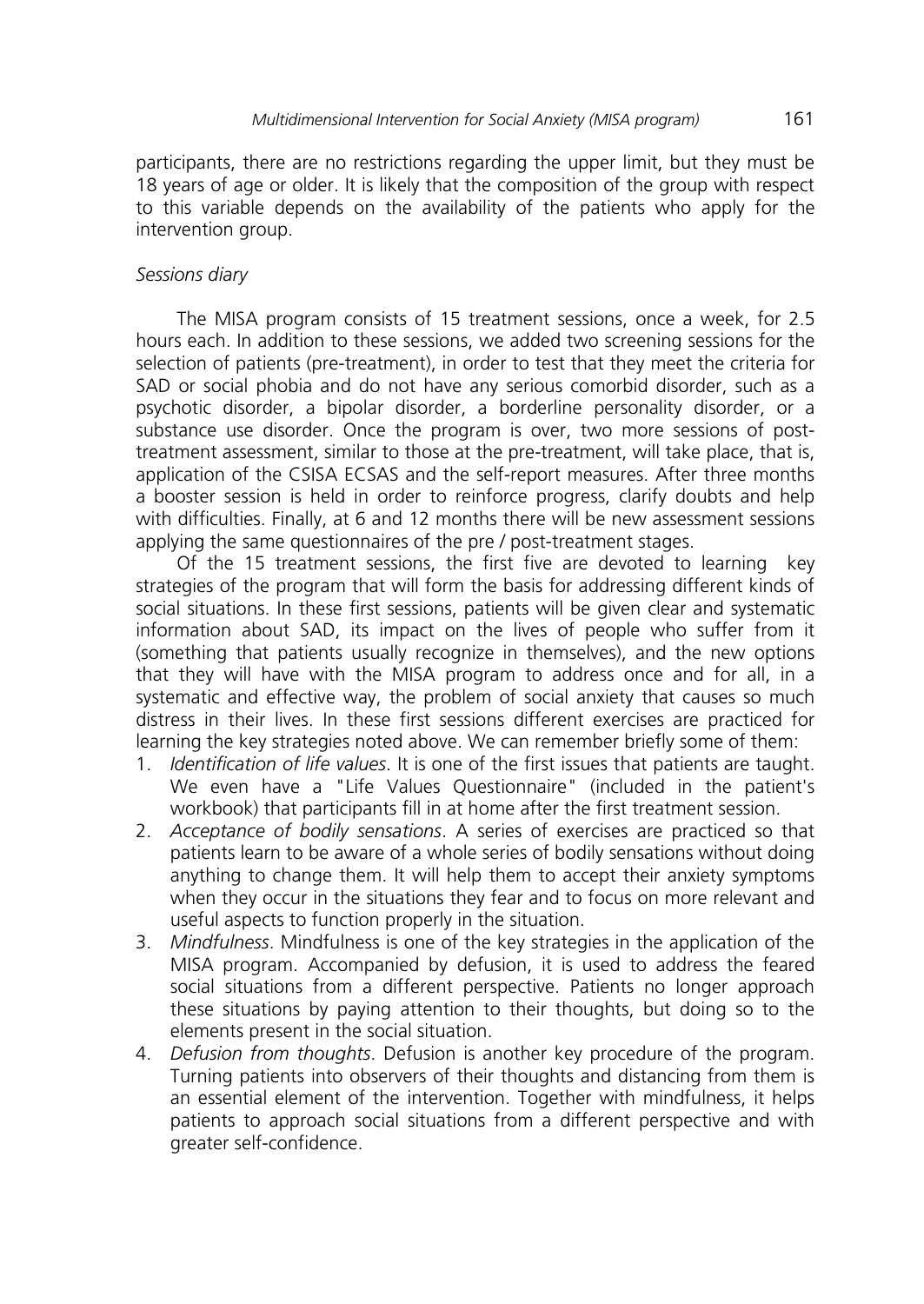- 5. *Social skills training* (SST). This strategy, used since the 70s as part of CBT, has proven to be effective for the treatment of SAD (social phobia). Social skills and anxiety are two areas with a close relationship (e.g., Caballo, Salazar, & CISO-A Spain, 2018) and the increase of the former usually reduces the last. In the MISA program, behavioral rehearsal (SST) is accompanied by acceptance, mindfulness, and defusion so that the patient feels more confident and with more strategies when exposed to feared social situations in real life (homework).
- 6. *Exposure*. This procedure is another of the classic treatment techniques of CBT and has also been shown to be effective for the treatment of SAD. In the MISA program, the exposure is reinforced by all the previous strategies, so that the possibility that it is effective increases notably.

# *Training based on the five dimensions of social anxiety*

From the eighth session of the program (the sixth treatment session) begin to address the basic dimensions of social anxiety. Two sessions are devoted to each of these dimensions. The order and the basic content of the 10 sessions devoted to these dimensions are the following:

- 1. DIMENSION 1. INTERACTIONS WITH STRANGERS (sessions 8 and 9). This dimension offers information about the initiation, maintenance and termination of conversations to face the interaction with unknown or little known people. These elements are also very useful for people with SAD who want to resume the interaction with persons who were previously part of their usual environment and with whom they have lost contact due to the disorder. It is one of the most basic skills and, therefore, is the first dimension with which the program begins. It addresses the fears related to looking uninteresting, boring, clumsy, causing distress or discomfort to the other, or that others view the person negatively. The literature on social skills includes numerous aids to adequately manage social interactions, from the beginning to the end. For example, we have a whole series of techniques that help to maintain conversations, such as: a) open-ended questions, b) free information, c) selfdisclosures, d) active listening, or e) managing silences. Also, work with the non-verbal behaviors involved in such interactions is essential. Patients are also asked to think about possible places and activities to meet people, including new technologies (e.g., social networks), as well as activities that friends do together. In session 8 the behavior rehearsal is introduced with the topic interaction with strangers. The "Multimodal self-monitoring form" for exposure is also used for the first time, self-monitoring that will be widely used throughout the entire program. Needless to say, it continues to practice and refine the skills of mindfulness and defusion.
- 2. DIMENSION 2. INTERACTIONS WITH THE OPPOSITE SEX (sessions 10 and 11). This kind of dimension can be considered at a broader level as "interaction with people that attract us". This dimension shares with the previous one the skills of initiating, maintaining and ending interactions with people that attract us, so the skills practiced in these two sessions are very useful for this dimension. We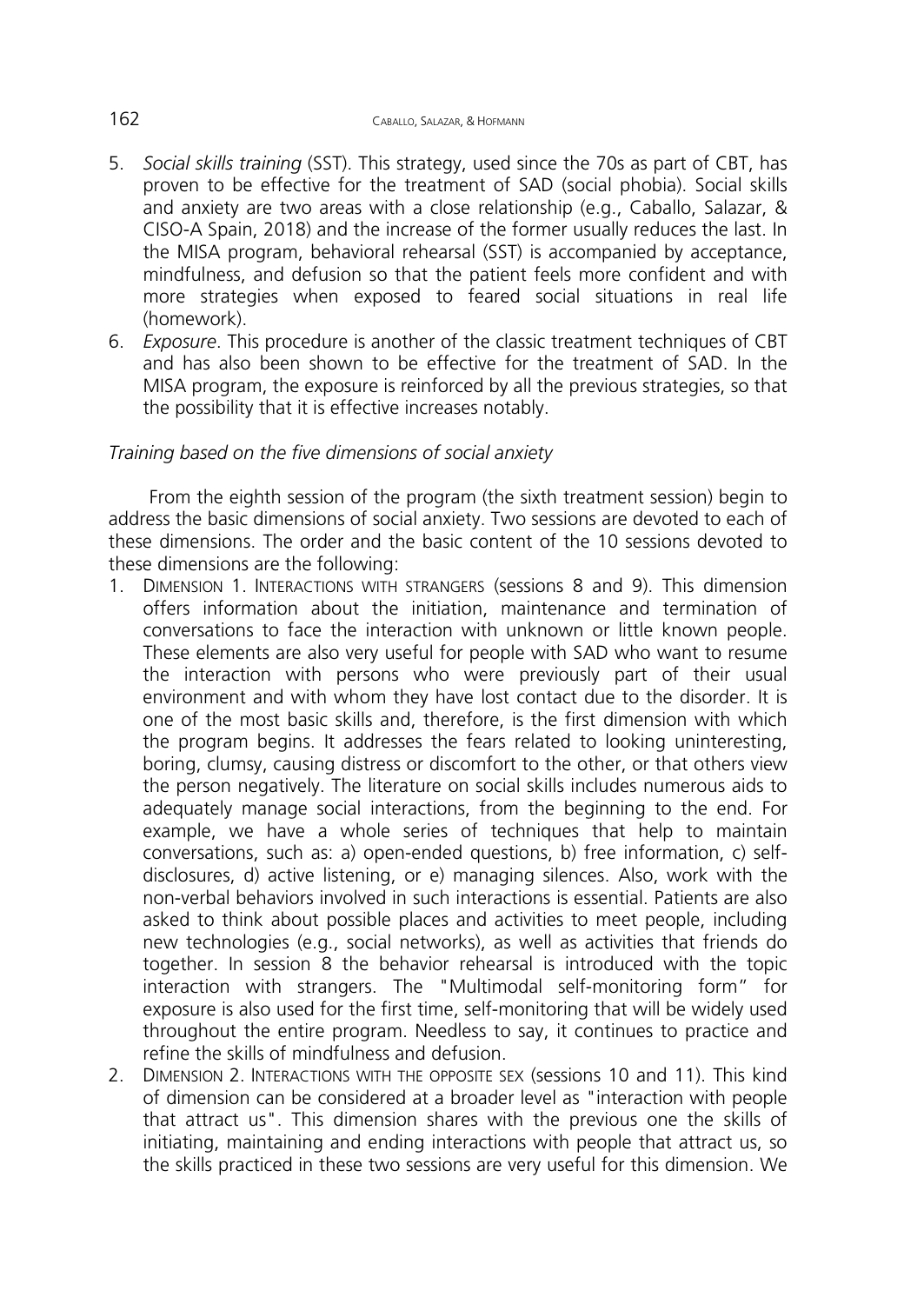must keep in mind that in this dimension are also shared fears of being unattractive or uninteresting to the other person, looking bored, clumsy or stupid, to be rejected by others, that things do not go as expected, or being embarrassed because we like the other person (and the other person does not like us) or that we are nervous. It continues to include situations to meet subjectively attractive people, including social networks. Apart from these skills, the response classes of making and accepting compliments and expressing liking, love, and affection are also practiced. It insists a little more on the behavioral rehearsal of situations that are difficult for patients, always incorporating the strategies of the acceptance of bodily sensations, mindfulness, and defusion.

- 3. DIMENSION 3. ASSERTIVE EXPRESSION OF ANNOYANCE, DISGUST, OR DISPLEASURE (sessions 12 and 13). This dimension unfolds on the terrain of assertiveness. It focuses on behavior classes such as the expression of negative feelings, asking someone to change their behavior and the skills to make and reject requests. This dimension is undoubtedly one of the fundamental issues related to social anxiety according to our research, and that is why we work with fears of disapproval, anger, rejection or abandonment by others, that the other person become offended, that the relationship is damaged, that they think "I'm not a good person" or that "I'm not so nice" (being criticized), or doing something people would not want others doing to them. Among the techniques practiced within this dimension are the use of "I" and the DESC script (Bower and Bower 1976), helping patients to be at the same level as other people in terms of assertive rights. For this same reason, we train techniques for the defense of one's rights, such as broken record and fogging. Apart from continuing to train patients in acceptance of bodily sensations, mindfulness and defusion, "opposite action to the urge" is introduced in session 12, a strategy derived from dialectical behavior therapy (Linehan, 2015).
- 4. DIMENSION 4. CRITICISM AND EMBARRASSMENT (sessions 14 and 15). The situations included in this dimension are especially feared by people with social anxiety. In fact, the fear of negative evaluation is one of the central fears, perhaps the essence, of SAD. This fear usually includes concepts such as making a fool of himself, embarrassing oneself or being humiliated and that is why the idea of "wanting to please everyone" is addressed. Fear of criticism or embarrassment can be one of the big obstacles when it comes to meeting people, participating in activities or having jobs that could be highly reinforcing for a person. Exercises that are carried out in these sessions, as part of the confrontation of the fear of embarrassment, would involve carrying out ridiculous behaviors and that the rest of the group will observe while doing it. On the other hand, as part of this dimension, strategies for coping with criticism are included. Garner (1981) proposes to address the criticism in a constructive way following two steps: 1) ask for details, and 2) agree with the criticism. This second point raises two options: a) agree with the truth, and b) agree with the critic's right to an opinion. Specific strategies are used such as negative assertion, negative inquiry, and separating subjects. In addition, work continues in these sessions with the review of life values and the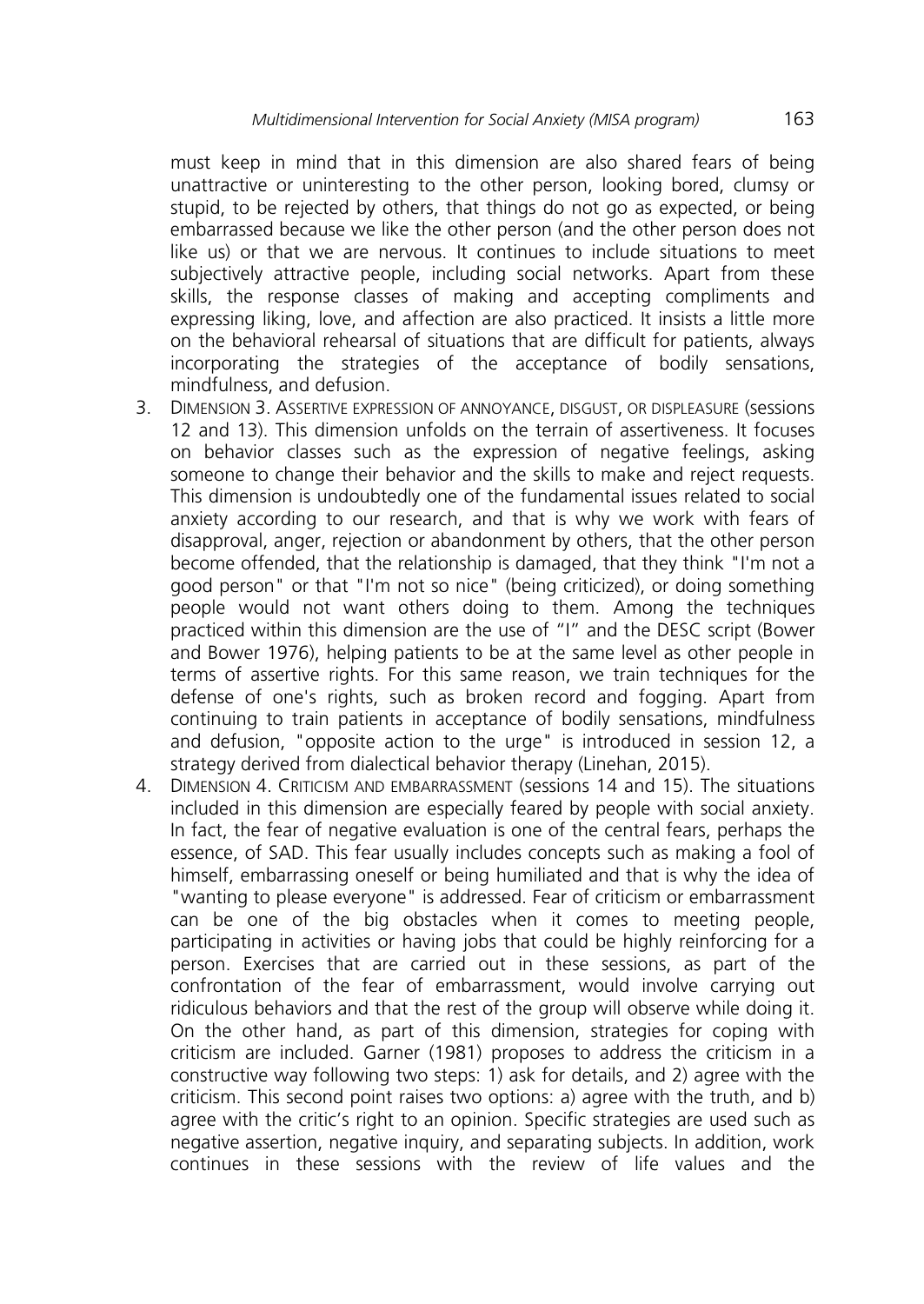strengthening of strategies of mindfulness, acceptance of embarrassment feelings, and defusion.

5. DIMENSION 5. SPEAKING IN PUBLIC/TALKING WITH PEOPLE IN AUTHORITY (sessions 16 and 17). The last two sessions of the MISA program are dedicated to people losing the fear of speaking in public and relating to people of authority. These fears include those related to looking incompetent, making mistakes, saying or doing things that are not interesting, realizing that they are very nervous (due to physical symptoms), giving a bad image or that others take a negative impression of them, and feeling disappointed with themselves (for "not doing it as they "should" -in content and form-"). Although "speaking in public" is part of the only subtype of SAD that diagnoses the nosological system of the DSM-5 (APA, 2013), we do not believe that this dimension presents special challenges different from the other dimensions of social anxiety previously discussed. This fifth dimension has certain connotations of embarrassment, so that the previous sessions devoted to the fourth dimension can facilitate coping with the fears related to public speaking. Exercises carried out in these last two sessions include the performance of a presentation to the rest of the group, taking into account the verbal and non-verbal components that it implies. It is not about forming experienced speakers, but that people lose the fear of speaking before a group and, as generalization and homework tasks, to a larger group. In these last two sessions, the consolidation of personal values, the practice of full attention to social situations, the acceptance of bodily sensations and the defusion from dysfunctional thoughts continue to be practiced. As we mentioned earlier, the development of the multidimensional intervention for social anxiety (MISA) program revolves around the five dimensions found empirically throughout our research on social anxiety. But we consider that not only these five dimensions characterize the program, but also the incorporation of both classical and third generation cognitive behavioral strategies. We believe that the MISA program is a powerful intervention for the treatment of social anxiety problems, but belief is not enough when we are talking about scientific psychology. We must empirically verify the efficacy of the program and thus apply it in clinical populations. And that is precisely what we are trying to implement in different places.

# *Applying the program in Spain and Latin America*

The program is designed for, but not limited to, application in Spain, Portugal and all the Ibero-American countries. However, the current version of the program and the one in the press (in Portuguese) makes the Ibero-American area particularly favorable to the current application of the program. In addition, advantages such as sharing language, common cultural elements, manual nature of the program, and that there is a book for the therapist and a workbook for the patient allow the intervention to be followed with enough fidelity by therapists and patients of various Spanish and Portuguese speaking countries. We are currently preparing the application of the MISA program in several countries. Our first contacts seem to be on the right track, bearing in mind that the application of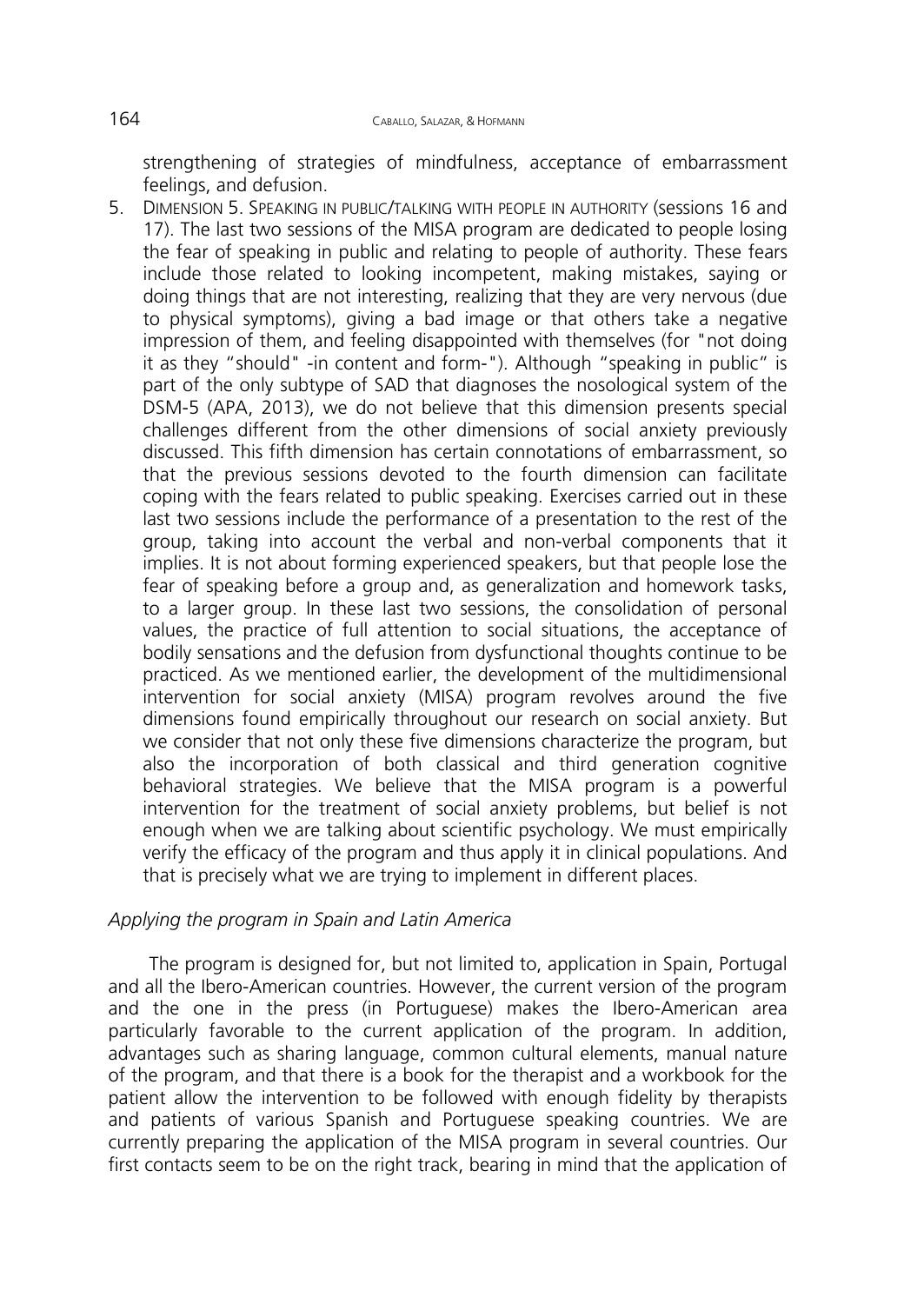the program involves the acquisition of the patient's workbook by the people who will follow the group treatment and who are sent efficiently from Spain by the publisher, Piramide. Additionally, the questionnaires for the pre/post-treatment assessment and follow-up are also sent by e-mail for greater uniformity at the time of the assessment, they are reviewed by the therapists of each country and we are informed if they have to adapt any term to the idiosyncrasy of the country and the start of the groups is planned jointly. The MISA program is one of the few interventions developed from the empirical work with many Spanish and Portuguese speaking countries and it could be applied not just in Latin America but in any region of the world.

### **Discussion**

The goal of this work was to present the characteristics of a new multidimensional intervention for social anxiety, the MISA program. The MISA program offers those who suffer from this disorder the opportunity to confront in a different way the central fears of the disorder and have a more authentic life by teaching them not to avoid social situations and actively engage in their life experiences. For this, the MISA program proposes to work from the identification of one's deepest values, through the detaching from thoughts that make one unhappy to the full attention of life experiences (including the physical and subjective manifestations of their emotions).

Until now, the therapy of choice for the treatment of SAD is cognitive behavior therapy (CBT), having obtained empirical evidence of the effectiveness of techniques such as exposure, cognitive restructuring, relaxation and social skills training (*Society of Clinical Psychology, APA, Division 12*, 2018). On the other hand, acceptance and commitment therapy (ACT), included within the cognitive behavioral orientation, accumulates evidence that it is also a valid option for the treatment of SAD (García-Pérez & Valdivia-Salas, 2018). These authors analyzed eight studies (published between 2005 and 2016) that used ACT for the treatment of SAD and found that, in the five studies that compared ACT with CBT, their results were equally effective. But what would happen if we combined CBT strategies with ACT procedures in a new program? Would this be as effective as the application of CBT or ACT separately?

The MISA program is a new program that incorporates both traditional CBT techniques and strategies of third-generation therapies, especially, but not exclusively, acceptance and commitment therapy. It is aimed at people with SAD or social phobia, avoidance personality disorder or simply with significant social anxiety in situations that are important in the lives of individuals. Although the program has not created any new treatment techniques, and at this point it is difficult for any intervention to present a really new strategy, it has been proposed as a novel program, based on findings obtained by our own research, which has incorporated into a compact and systematic treatment package, classic and recent cognitive behavioral strategies. Why do we believe that the MISA program can be equal or more effective than CBT and ACT separately? We will discuss it in the next paragraphs.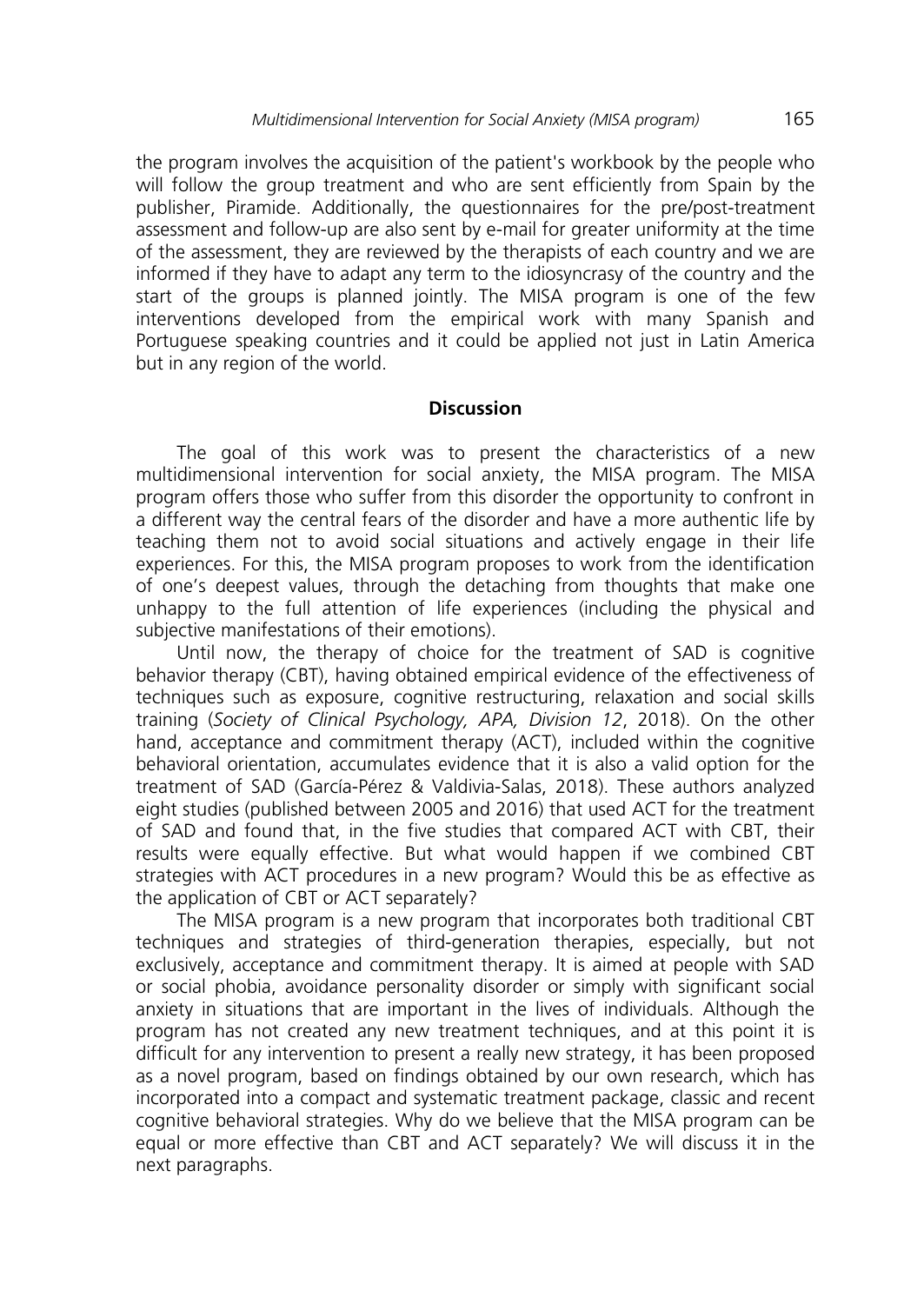First, the incorporation of education in life values, from ACT, which would be the ultimate motivation for people to carry out their actions and design the paths through which their lives should go. The obstacles and difficulties that the subjects with social anxiety find in their new way to overcome their problem can be softened if they have values that guide their lives and that are above the results of their behaviors in the short and medium term.

Secondly, being one of the points that most discussion can generate, is whether it is more appropriate cognitive restructuring, Beck or Ellis type, than the defusion from thoughts, ACT type. A first phase, the identification of dysfunctional thoughts, it seems that it could be common to both and even question the dysfunctionality of such thoughts. What sets them apart is what comes next. Should we replace negative thoughts with others that are more rational or adjusted to reality, with the entire debate process that this leads to? What we have found in previous research (Caballo & Buela, 1989) as well as in a review of the literature on the subject (Caballo, 1997) is that socially appropriate behavior is characterized by the absence of negative self-verbalizations, but not necessarily by the presence of positive ones. Maybe the whole process that involves a cognitive restructuring exercise to change negative thoughts by rational ones is unnecessary. What we have to work on is detaching from negative thoughts. The insistence on debating these kinds of thoughts, looking for more rational alternatives and replacing them with those alternatives, supposes a lot of time and energy, and perhaps it would be better to use these efforts in defusing (distancing) from those thoughts. If these thoughts do not help, if they are dysfunctional, continuing to insist on them, even if it is to change them, makes people with social anxiety keep in constant contact with thoughts that make their lives bitter. Additionally, with the practice of defusion it will happen that people will understand that their thoughts are transient events, with a beginning and an end, and that they will not be maintained, as long as they do not become the center of their lives. Usually, what happens to people with SAD is that they are so focused on such thoughts that they cannot see anything beyond them and, therefore, their emotions (anxiety, distress, shame, nervousness) in social situations will not stop, being difficult to behave appropriately.

Third, mindfulness can be very useful to help in the process of distancing from dysfunctional thoughts. If we get people with social anxiety to defuse from negative thoughts, they will have to do something once they have detached from them. And what they can do is pay full attention to what they have before their eyes, to the social situation they are living, to the behavior of other people involved in the situation. This not only helps them distance themselves from their dysfunctional thoughts, but also helps them experience the situation with more intensity and realism, attending to the external signals that will provide them with information to act in a more socially appropriate way. Fully attending to the present moment, to the social situation, using their skills to observe and describe (leaving aside that "judging mind" that they have cultivated for years), implies less dedication to making (negative) anticipations and ruminating ("crushing themselves") about past events.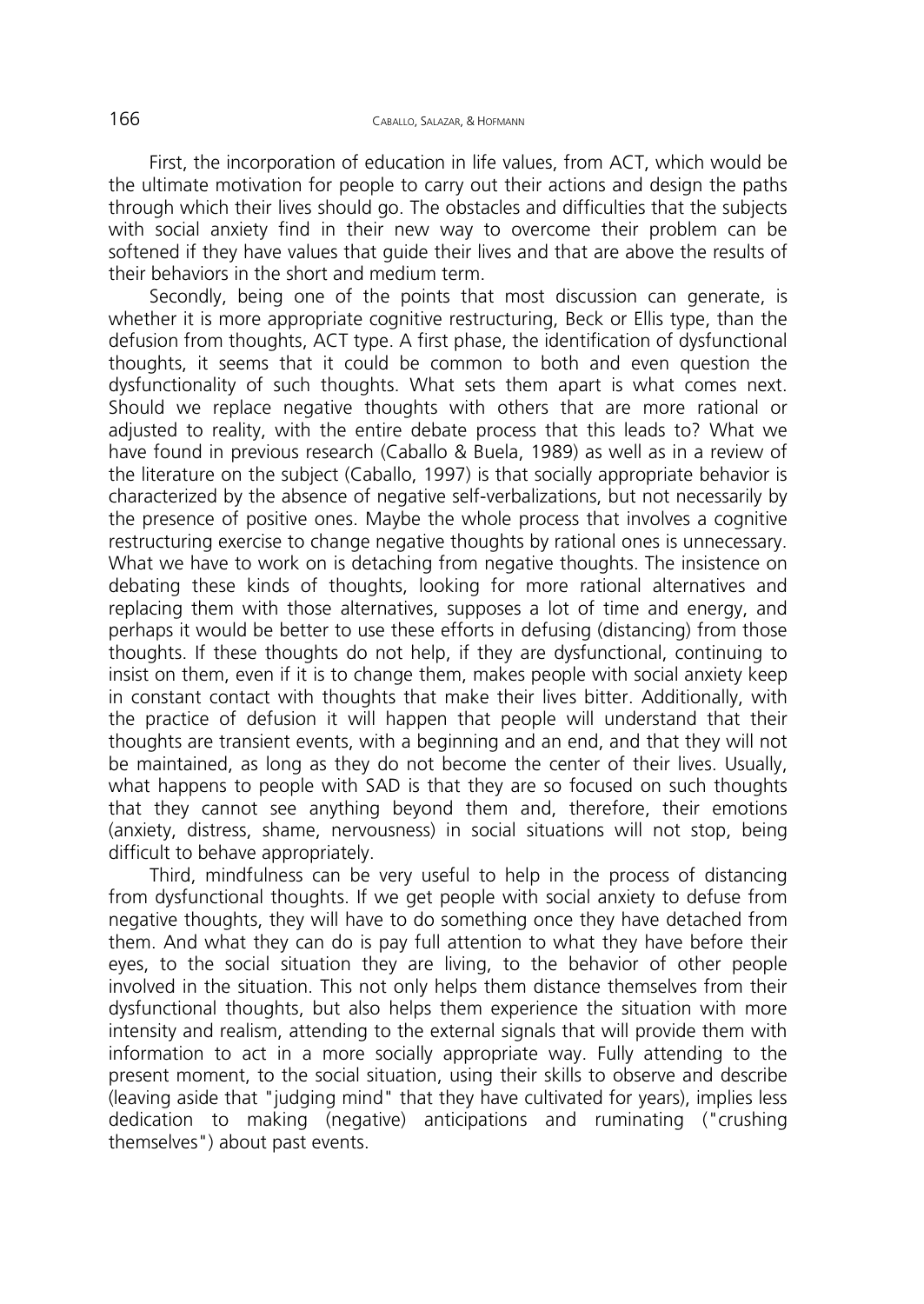Fourth, the acceptance of bodily sensations typical of social anxiety can help subjects with this problem not to be frightened and not react negatively to their internal symptoms when they feel anxiety. Generally, people with SAD interpret their symptoms as a sign of their incompetence to handle themselves appropriately in social situations and this increases the intensity of their emotions with the consequent need to flee from situations. Palpitations, tremors, flushing, muscle tension, stomach discomfort and hyperventilation are all typical symptoms of social anxiety. By training patients in the recognition and acceptance of their bodily sensations with exposure exercises, they learn to accept them as normal physical responses (whose presence is expected and even necessary to offer an adequate response to a situation) and will help them to lend more attention to what happens on the outside (and use mindfulness) than to what goes on inside.

Fifth, social skills training (SST), commonly used by CBT, is significantly modified when practiced in the therapy session (and then generalized to real life as homework). Acceptance of bodily sensations, mindfulness, and are incorporated into the behavior rehearsal of SST. This proposal gives a very different perspective to the way in which behavior rehearsal is acted. Approaching this rehearsal through the acceptance of possible feelings of anxiety that can occur at that moment, distancing oneself from dysfunctional thoughts that will surely appear in the mind of the person who is going to perform the behavior rehearsal and fully attending to the behavior that is going to be rehearsed, constitutes a very different perspective, even if the situation to be roleplayed is the same. This new type of behavior rehearsal in the therapy sessions will provide patients very powerful strategies for applying what they have learned in the clinic to real life, offering a very different alternative to how patients have been doing so far or, rather, how patients used to avoid social situations. Armed with these new strategies, the possibility of a negative result decreases markedly. The new strategies provide them with enough security to face social situations more effectively.

Finally, the MISA program maintains exposure in real life as a basic strategy to overcome social anxiety. But exposure is now accompanied, as was the case with behavior rehearsal, by acceptance, mindfulness, and defusion. Exposing oneself now is much less aversive. Distancing oneself from dysfunctional thoughts and fully attending to the situation to which they are exposed provides a very different perspective to the person with social anxiety. Now they will be attending to all the environmental stimuli (including the behaviors of the other people involved in the situation), they will not react to their physical sensations as they did before while at the same time they detach themselves from their dysfunctional thoughts. A whole declaration of intentions to address in a different way the dreaded social situations.

In conclusion, we believe that the MISA program, including a set of procedures, of both traditional CBT and so-called third-generation therapies, can be extremely effective for people with a diagnosis of SAD (social phobia) or avoidant personality disorder. It can also benefit those people who, although they do not have one of these diagnoses, suffer from high anxiety in certain types of social situations.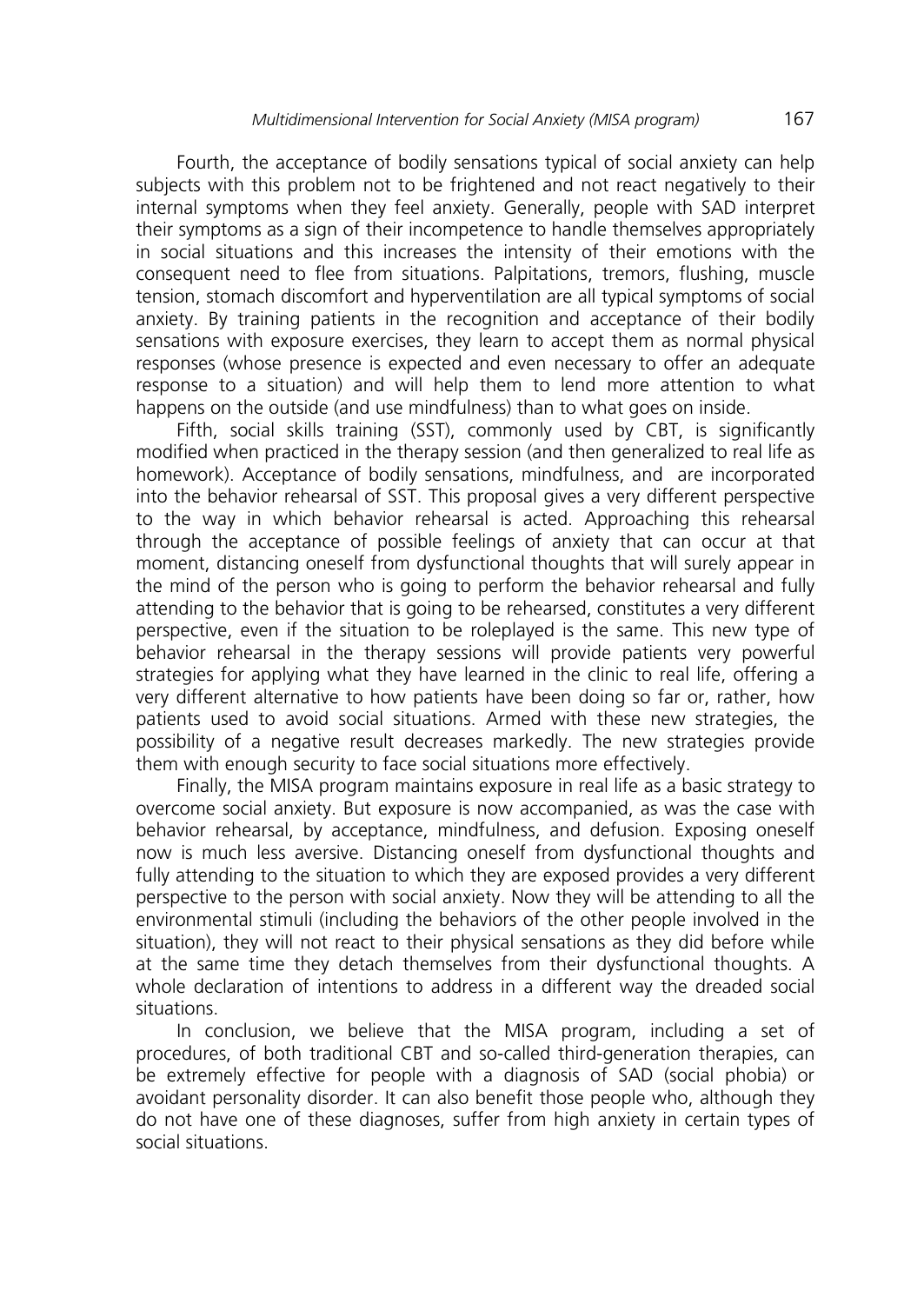On the other hand, the MISA program, with slight tweaks, can also be effective for other disorders other than SAD, such as borderline personality disorder. Our incursion into this disorder using a good part of the procedures composing the MISA program seems to be working. However, this is a clinical perspective, far from an empirical research work that, it is possible, we will propose in the future. It could also work for people with depression, obsessivecompulsive disorder or generalized anxiety disorder. However, beliefs do not necessarily imply realities. The application of the MISA program in the treatment of social anxiety and other psychological problems will tell us if this program is effective and to what extent.

#### **References**

- American Psychiatric Association (2013). *Diagnostic and statistical manual of mental disorders. DSM-5*. Arlington, VA: Author.
- Barlow, D. H. (2002). *Anxiety and its disorders: the nature and treatment of anxiety and panic* (2nd ed.). New York, NY: Guilford.
- Bellack, A. S. & Hersen, M. (1990). Editorial commentary: social phobia. In A. S. Bellack & M. Hersen (eds.), *Handbook of comparative treatments for adult disorders* (pp. 240- 241). New York, NY: Wiley.
- Bower, S. A. & Bower, G. H. (1976). *Asserting yourself! A practical guide for positive change.* Reading, MA: Addison-Wesley.
- Boyd, J. H., Rae, D. S., Thompson, J. W., Burns, B. J., Bourdon, K., Locke, B. Z., & Regier, D. A. (1990). Phobia: prevalence and risk factors. *Social Psychiatry and Psychiatric Epidemiology, 25,* 314-323.
- Caballo, V. E., Arias, B., Salazar, I. C., Irurtia, M. J., Hofmann, S. G., & CISO-A Research Team (2015). Psychometric properties of an innovative self-report measure: the Social Anxiety Questionnaire for Adults. *Psychological Assessment, 27*, 997-1012.
- Caballo, V. E. & Buela, G. (1989). Diferencias conductuales, cognoscitivas y emocionales entre sujetos de alta y baja habilidad social. *Revista de Análisis del Comportamiento, 4*, 1-19.
- Caballo, V. E., Salazar, I. C., Arias, B., Irurtia, M. J., Calderero, M., & CISO-A Research Team Spain (2010). Validation of the Social Anxiety Questionnaire for adults (SAQ-A30) with Spanish university students: similarities and differences among degree subjects and regions. *Behavioral Psychology/Psicología Conductual, 18,* 5-34.
- Caballo, V. E., Salazar, I. C., & CISO-A España, Equipo de Investigación (2018). La autoestima y su relación con la ansiedad social y las habilidades sociales. *Behavioral Psychology/Psicología Conductual, 26*, 23-53.
- Caballo, V. E., Salazar, I. C., & Equipo de Investigación CISO-A España (2017). Desarrollo y validación de un nuevo instrumento para la evaluación de las habilidades sociales: el "Cuestionario de habilidades sociales" (CHASO). *Behavioral Psychology/Psicología Conductual, 25*, 5-24.
- Caballo, V. E., Salazar, I. C., García-López, L. J., Irurtia, M. J., & Arias, B. (2014). Trastorno de ansiedad social (fobia social): características clínicas y diagnósticas. In V. E. Caballo, I. C. Salazar, & J. A. Carrobles (eds.), *Manual de psicopatología y trastornos psicológicos* (2nd ed.) (pp. 183-210). Madrid: Pirámide.
- Caballo, V. E., Salazar, I. C., & Garrido, L. (2018). *Multidimensional Intervention for Social Anxiety (MISA program): Patient's workbook*. Madrid: Pirámide (English version in press).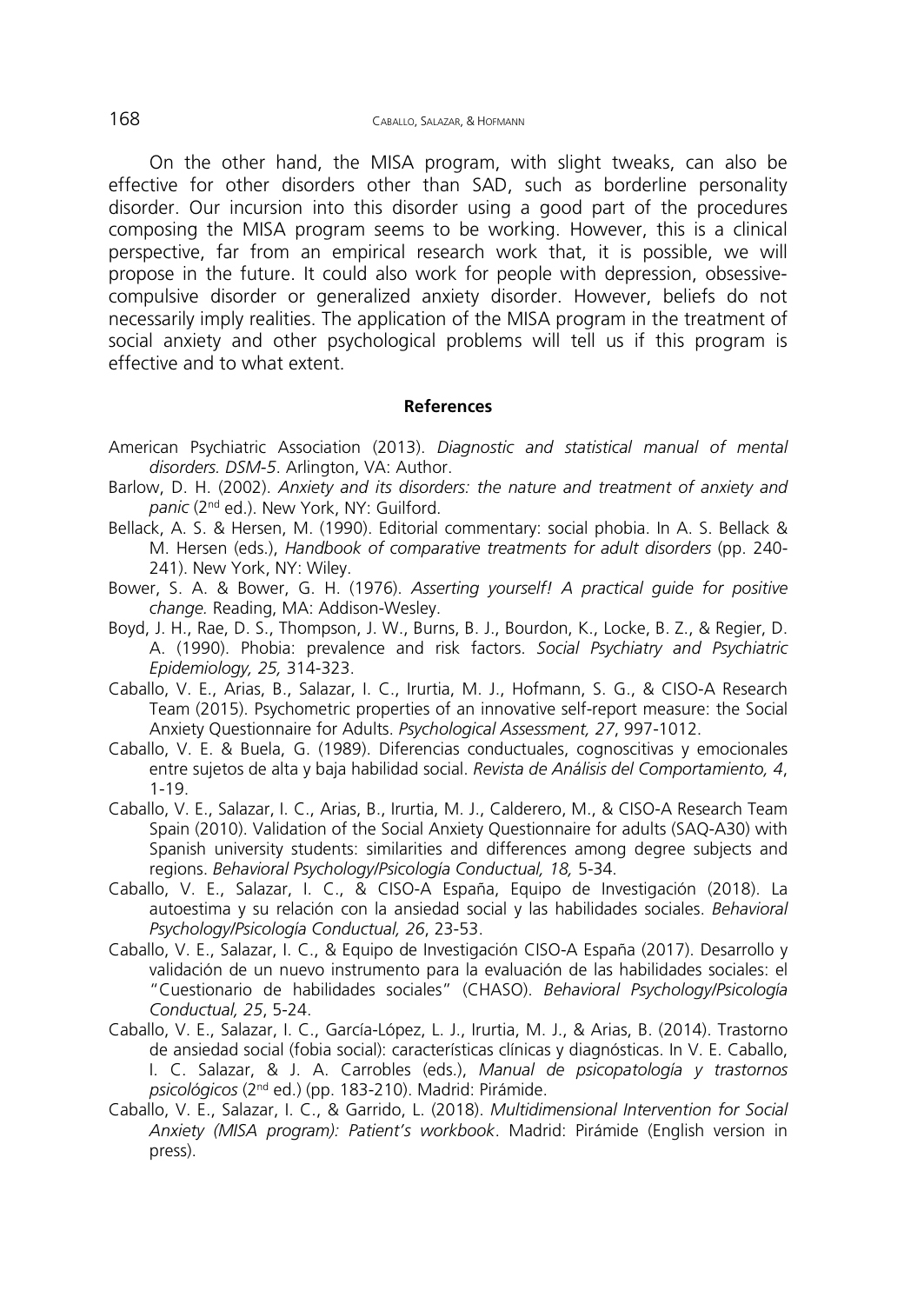- Caballo, V. E., Salazar, I. C., Garrido, L., Irurtia, M. J., & Hofmann, S. H. (2018). *Multidimensional Intervention for Social Anxiety (MISA program): Therapist guide.*  Madrid: Pirámide (English version in press).
- Caballo, V. E., Salazar, I. C., Irurtia, M. J., Arias, B., Hofmann, S. G., & the CISO-A Research Team (2010). Measuring social anxiety in 11 countries: development and validation of the Social Anxiety Questionnaire for Adults. *European Journal of Psychological Assessment, 26,* 95-107.
- Caballo, V. E., Salazar, I. C., Irurtia, M. J., Arias, B., Hofmann, S. G., & CISO-A Research Team (2012). The multidimensional nature and multicultural validity of a new measure of social anxiety: the Social Anxiety Questionnaire for Adults. *Behavior Therapy, 43*, 313-328.
- Caballo, V. E., Salazar, I. C., Nobre-Sandoval, L., Wagner, M. F., Arias, B., & Lourenço, L. (2017). Validação brasileira do Questionário de Ansiedade Social para Adultos (CASO). *Revista Psicologia: Teoria e Prática, 19*, 131-150.
- Caballo, V. E., Salazar, I. C., Robles, R., Irurtia, M. J., & Equipo de Investigación CISO-A México (2016). Validación del Cuestionario de ansiedad social para adultos (CASO) en México. *Revista Mexicana de Psicología, 33*, 30-40.
- Connor, K. M., Davidson, J. R. T., Churchill, L. E., Sherwood, A., Foa, E., & Weisler, R. H. (2000). Psychometric properties of the Social Phobia Inventory (SPIN): a new self-rating scale. *British Journal of Psychiatry, 176,* 379-386.
- Davidson, J. R., Potts, N. L., Richichi, E. A., Ford, S. M., Krishnan, K. R., Smith, R. D., & Wilson, W. (1991). The Brief Social Phobia Scale. *Journal of Clinical Psychiatry, 52*(supl.), 48-51.
- Eftekhari, E., Tran, A., & McGregor, I. (2017). Decentering increases approach motivation among distressed individuals. *Personality and Individual Differences, 119*, 236-241.
- Forsyth, J. P. & Eyfert, G. H. (2016). *The mindfulness & acceptance workbook for anxiety* (2nd ed.). Oakland, CA: New Harbinger.
- García-Pérez, L. & Valdivia-Salas, S. (2018). Intervención en el trastorno de ansiedad social a través de la terapia de aceptación y compromiso: una revisión sistemática. *Behavioral Psychology/Psicología Conductual, 26*, 247-260.

Garner, A. (1981). *Conversationally speaking*. New York, NY: MaGraw-Hill.

- Hayes, S. C. & Smith, S. (2005). *Get out of your mind & into your life: the new acceptance and commitment therapy.* Oakland, CA: New Harbinger.
- Hayes, S. C., Strosahl, K. D., & Wilson, K. G. (2012). *Acceptance and commitment therapy* (2nd ed.). New York, NY: Guilford.
- Heimberg, R. G. (1990). Cognitive behavior therapy for social phobia. In A. S. Bellack & M. Hersen (eds.), *Handbook of comparative treatments for adult disorders* (pp. 203-218). New York, NY: Wiley.
- Heimberg, R. G., Dodge, C. S., & Becker, R. E. (1987). Social phobia. In L. Michelson & L. M. Ascher (eds.), *Anxiety and stress disorders* (pp. 280-309). New York, NY: Guilford.
- Janet, P. (1903). *Les obsessions et la psychastenie*. París: F. Alcan.
- Janet, P. (1909). *Les nevroses*. París: Flammarion.
- Liebowitz, M. R. (1987). Social phobia. *Modern Problems in Pharmacopsychiatry, 22,* 141- 173.
- Linehan, M. M. (2015). *DBT skills training manual* (2nd ed.). New York, NY: Guilford.
- Mattick, R. P. & Clarke, J. C. (1998). Development and validation of measures of social phobia scrutiny and social interaction anxiety. *Behaviour Research and Therapy, 36*, 455-470.